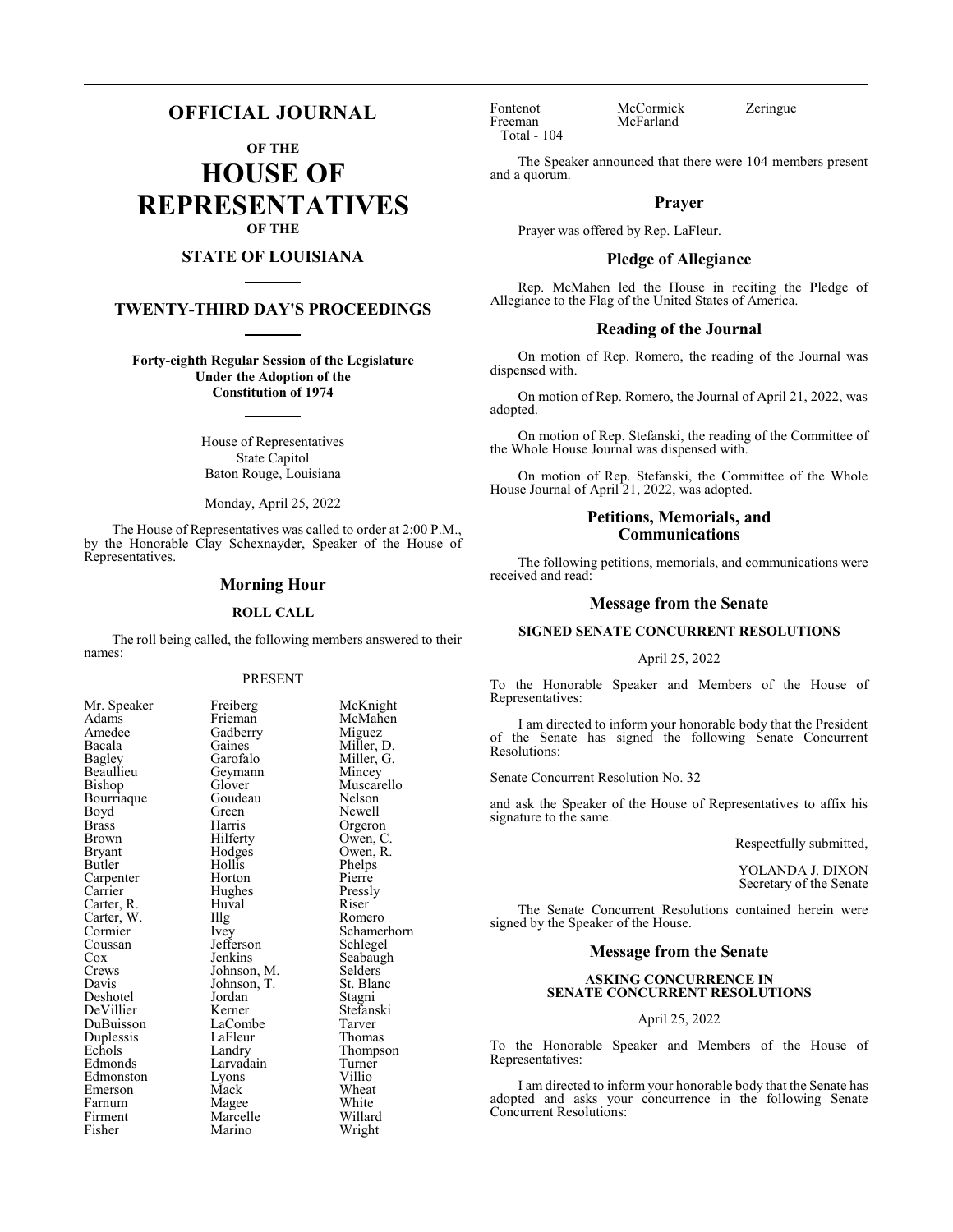# Page 2 HOUSE

23rd Day's Proceedings - April 25, 2022

Senate Concurrent Resolution No. 28

Respectfully submitted,

YOLANDA J. DIXON Secretary of the Senate

# **Senate Concurrent Resolutions Lying Over**

The following Senate Concurrent Resolutions contained in the message were taken up and acted upon as follows:

**SENATE CONCURRENT RESOLUTION NO. 28—**<br>BY SENATORS FOIL, BARROW, BOUDREAUX, CARTER, HENSGENS,<br>LUNEAU AND FRED MILLS

A CONCURRENT RESOLUTION

To urge and request the Louisiana Department of Health and Louisiana commercial health insurance payors to increase reimbursement rates for autism therapy services.

Read by title.

Lies over under the rules.

# **Suspension of the Rules**

On motion of Rep. Magee, the rules were suspended in order to take up and consider Petitions, Memorials, and Communications at this time.

# **Petitions, Memorials, and Communications**

The following petitions, memorials, and communications were received and read:

# **Message from the Senate**

# **SENATE BILLS**

#### April 25, 2022

To the Honorable Speaker and Members of the House of Representatives:

I am directed to inform your honorable body that the Senate has finally passed the following Senate Bills:

Senate Bill No. 335

Respectfully submitted,

YOLANDA J. DIXON Secretary of the Senate

# **Senate Bills and Joint Resolutions on First Reading**

The following Senate Bills and Joint Resolutions on first reading were taken up, read, and placed upon the calendar for their second reading:

#### **SENATE BILL NO. 335—**

BY SENATORS JACKSON, BARROW, BOUDREAUX, BOUIE, CATHEY,<br>CLOUD, CONNICK, FESI, FIELDS, HENSGENS, MILLIGAN, ROBERT<br>MILLS, MIZELL, POPE, SMITH, STINE, WARD AND WHITE AN ACT

To amend and reenact R.S. 14:34(B), 34.1(C), 34.5(B)(2), 35(B), 37(B), 38(B), and 110 and R.S. 15:901(C), and to enact Children's Code Art. 857(A)(9) through (14), and to repeal R.S.

 $14:44.1(A)(6)$  and  $(B)(4)$ , relative to battery or assault committed by juveniles; to provide relative to transfers for criminal prosecution in juvenile court; to provide additional offenses for which a juvenile may be prosecuted as an adult; to enhance penalties for certain battery and assault offenses committed by a juvenile under certain circumstances; to provide relative to enhanced penalties for aggravated escape and simple escape; to provide relative to commitment of juveniles; to provide for effectiveness; and to provide for related matters.

Read by title.

Lies over under the rules.

# **Suspension of the Rules**

On motion of Rep. McFarland, the rules were suspended in order to take up and consider Introduction of Resolutions, House and House Concurrent at this time.

# **Introduction of Resolutions, House and House Concurrent**

The following members introduced the following entitled House and House Concurrent Resolutions, which were read the first time by their titles and placed upon the calendar for their second reading:

# **HOUSE RESOLUTION NO. 80—** BY REPRESENTATIVE MCFARLAND

A RESOLUTION

To designate April 26, 2022, as Louisiana Loggers Day at the Capitol.

Read by title.

On motion of Rep. McFarland, and under a suspension of the rules, the resolution was adopted.

#### **HOUSE RESOLUTION NO. 81—** BY REPRESENTATIVE CARPENTER

A RESOLUTION

To urge and request the House Committee on Administration of Justice to study the crime of first degree murder when the victim is the minor child of the offender and to report its findings prior to the convening of the 2023 Regular Session of the Legislature of Louisiana.

Read by title.

Lies over under the rules.

# **HOUSE RESOLUTION NO. 82—**

BY REPRESENTATIVES ECHOLS AND THOMPSON A RESOLUTION

To express the condolences of the House of Representatives upon the death of William "Bill" Morgan Davenport.

Read by title.

On motion of Rep. Echols, and under a suspension of the rules, the resolution was adopted.

# **HOUSE RESOLUTION NO. 83—** BY REPRESENTATIVE DUPLESSIS

A RESOLUTION

To recognize Tuesday, April 26, 2022, as Survivors of Violence Lobby Day at the state capitol.

Read by title.

On motion of Rep. Duplessis, and under a suspension of the rules, the resolution was adopted.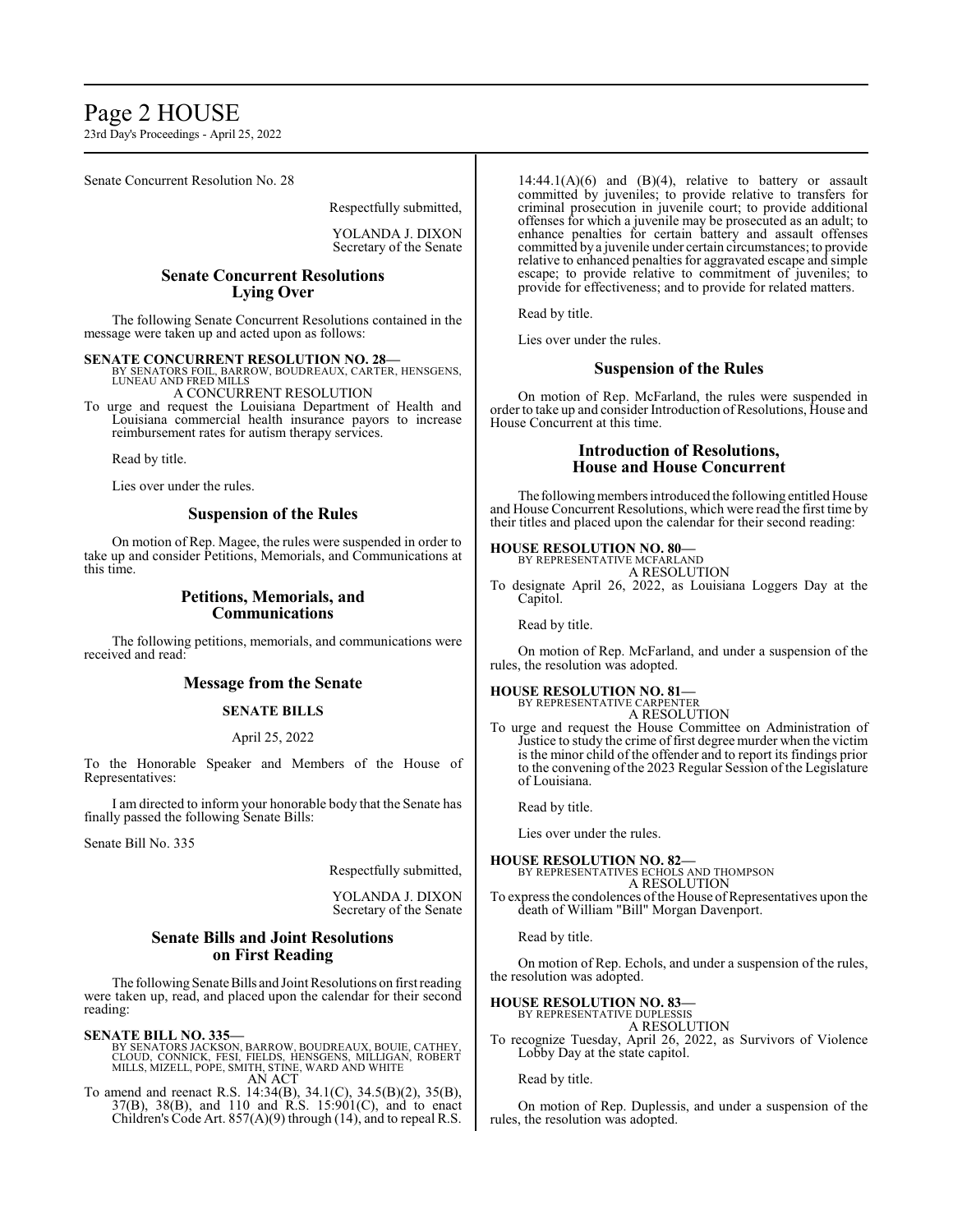Page 3 HOUSE 23rd Day's Proceedings - April 25, 2022

# **HOUSE RESOLUTION NO. 84—**

BY REPRESENTATIVE EDMONDS A RESOLUTION

To recognize April 24-30, 2022, as National Crime Victims' Week and to designate Wednesday, April 27, 2022, as a special day of prayer for victims of crime in the state.

Read by title.

On motion of Rep. Edmonds, and under a suspension of the rules, the resolution was adopted.

# **HOUSE CONCURRENT RESOLUTION NO. 86—**

BY REPRESENTATIVE DEVILLIER AND SENATOR CLOUD A CONCURRENT RESOLUTION

To commend the Basile High School Bearcats on winning the Louisiana High School Athletic Association 2022 Division III state wrestling championship.

Read by title.

On motion of Rep. DeVillier, and under a suspension of the rules, the resolution was adopted.

Ordered to the Senate.

#### **HOUSE CONCURRENT RESOLUTION NO. 87—** BY REPRESENTATIVE MAGEE

A CONCURRENT RESOLUTION

To urge and request the Judicial Council of the Supreme Court of Louisiana to provide a recommendation for a statewide schedule of local criminal fees to the Legislature of Louisiana prior to the 2023 Regular Session of the Legislature.

Read by title.

Lies over under the rules.

# **HOUSE CONCURRENT RESOLUTION NO. 88—** BY REPRESENTATIVE ECHOLS

A CONCURRENT RESOLUTION

To request the Louisiana Department of Health to utilize increased collections from pharmacy rebates to increase rates for primary care providers in the Medicaid program.

Read by title.

Lies over under the rules.

#### **HOUSE CONCURRENT RESOLUTION NO. 89—** BY REPRESENTATIVE DUSTIN MILLER

A CONCURRENT RESOLUTION

To urge and request the Louisiana Department of Insurance to conduct a study concerning health insurance coverage for therapies and treatments for pediatric acute-onset neuropsychiatric syndrome (PANS); pediatric autoimmune neuropsychiatric disorders associated with streptococcal (strep) infections (PANDAS); and PANS and PANDAS considered as types of autoimmune encephalitis (AE).

Read by title.

Lies over under the rules.

# **HOUSE CONCURRENT RESOLUTION NO. 90—**

BY REPRESENTATIVE STEFANSKI A CONCURRENT RESOLUTION

To urge and request the State Board of Election Supervisors to study andmake recommendations regarding extending the time period between the primary and general election and to make recommendations regarding ways to accomplish the election of congressmen in Louisiana on federal election day.

Read by title.

Lies over under the rules.

# **House and House Concurrent Resolutions Lying Over**

The following House and House Concurrent Resolutions lying over were taken up and acted upon as follows:

# **HOUSE RESOLUTION NO. 77—**

BY REPRESENTATIVE EDMONSTON A RESOLUTION

To authorize and direct the office of state fire marshal to study the procedures as provided in the current Life Safety and Property Protection Licensing Act, R.S. 40:1664.1 et seq., as they relate to conducting criminal background checks required to obtain a license to perform regulated property protection activities, to determine the applicability of current law regarding persons convicted of certain felony offenses, and to report its findings to the legislature at least thirty days prior to the convening of the 2023 Regular Session of the Legislature of Louisiana.

Read by title.

Under the rules, the above resolution was referred to the Committee on Commerce.

# **Acting Speaker Harris in the Chair**

**HOUSE RESOLUTION NO. 79—** BY REPRESENTATIVE MACK

A RESOLUTION

To urge and request the division of administration to study the costs and benefits for fire protection officers to participate in life, health, or other insurance programs sponsored by the office of group benefits.

Read by title.

Under the rules, the above resolution was referred to the Committee on Appropriations.

# **HOUSE CONCURRENT RESOLUTION NO. 79—** BY REPRESENTATIVE ADAMS

A CONCURRENT RESOLUTION

To urge and request that the Department of Transportation and Development to study road conditions on Louisiana Highway 19 between north Zachary in East Baton Rouge Parish to the Mississippi state line and make recommendations on the feasibility of adding a shoulder.

Read by title.

Under the rules, the above resolution was referred to the Committee on Transportation, Highways and Public Works.

#### **HOUSE CONCURRENT RESOLUTION NO. 80—** BY REPRESENTATIVE CREWS

A CONCURRENT RESOLUTION

To direct the office of public health of the Louisiana Department of Health to conduct a comprehensive assessment of this state's response and outcomes with respect to the COVID-19 pandemic and to report the findings of the assessment to the legislative committees on health and welfare.

Read by title.

Under the rules, the above resolution was referred to the Committee on Health and Welfare.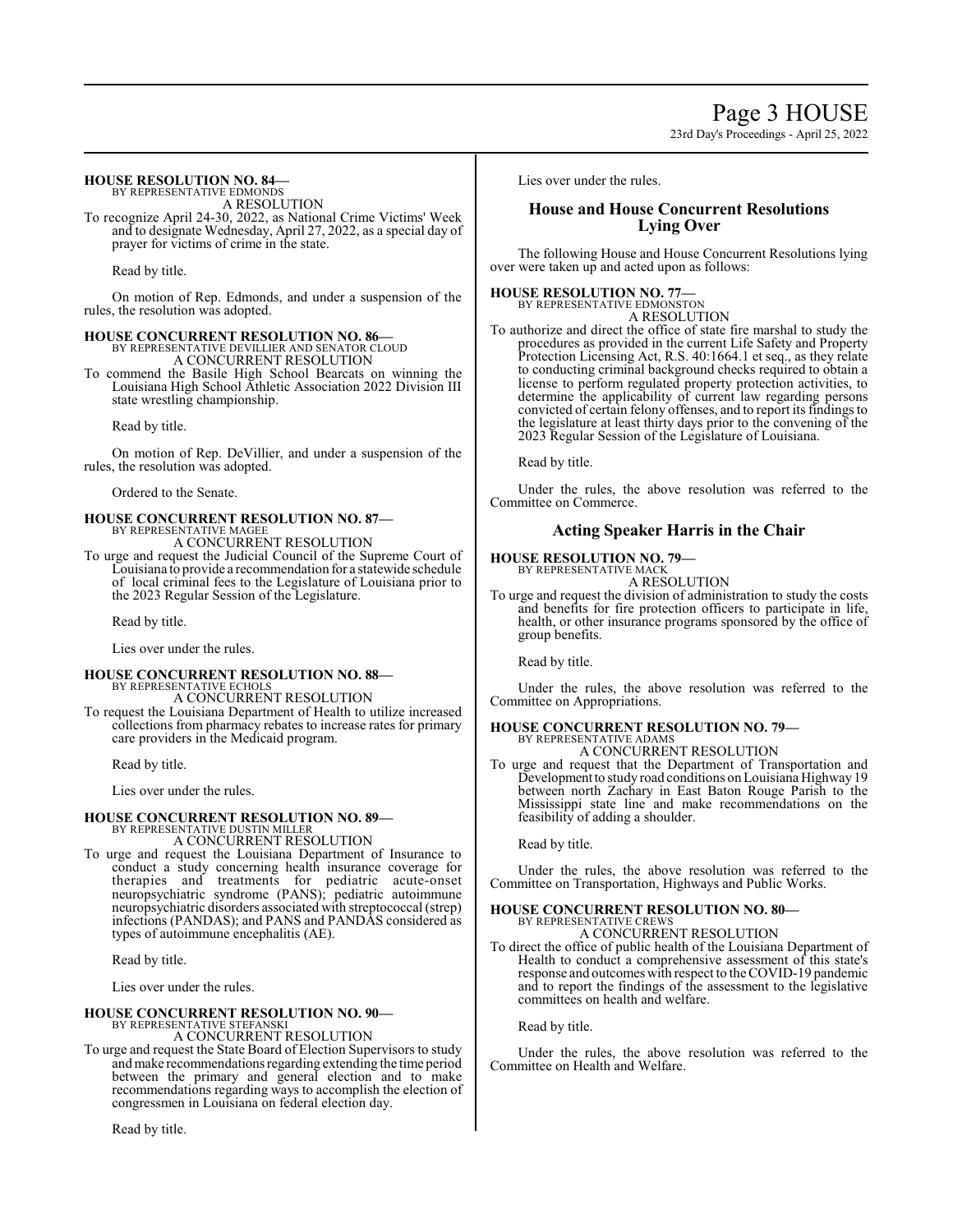# Page 4 HOUSE

23rd Day's Proceedings - April 25, 2022

# **HOUSE CONCURRENT RESOLUTION NO. 81—**

BY REPRESENTATIVE MINCEY A CONCURRENT RESOLUTION

To create the Workforce Opportunity and Readiness Task Force to study workforce readiness programs and activities in the state's public schools, identify successful programs and practices, and develop recommendations for improvement and to provide for submission of an initial and final written report of findings and recommendations by January 16, 2023, and January 15, 2024, respectively.

Read by title.

Under the rules, the above resolution was referred to the Committee on Education.

### **HOUSE CONCURRENT RESOLUTION NO. 83—**

BY REPRESENTATIVE GAROFALO A CONCURRENT RESOLUTION

To create the Louisiana All-Payer Claims Database Task Force to study and make recommendations regarding the implementation of an all-payer claims database to facilitate the aggregation and use of health insurance and government health benefits claims data in Louisiana.

Read by title.

Under the rules, the above resolution was referred to the Committee on Insurance.

# **HOUSE CONCURRENT RESOLUTION NO. 84—** BY REPRESENTATIVE KERNER A CONCURRENT RESOLUTION

To memorialize the United States Congress to take such actions as are necessary to review and reform the National Flood Insurance Program's pricing methodology known as Risk Rating 2.0.

Read by title.

Under the rules, the above resolution was referred to the Committee on Insurance.

# **HOUSE CONCURRENT RESOLUTION NO. 85—** BY REPRESENTATIVE TRAVIS JOHNSON

A CONCURRENT RESOLUTION

To urge and request the Louisiana Workforce Commission to study the feasibility of creating facilities that provide virtual workshops and training and remote work stations in order to stimulate workforce development.

Read by title.

Under the rules, the above resolution was referred to the Committee on Labor and Industrial Relations.

# **Senate Concurrent Resolutions Lying Over**

The following Senate Concurrent Resolutions lying over were taken up and acted upon as follows:

# **SENATE CONCURRENT RESOLUTION NO. 8—**<br>BY SENATOR CATHEY AND REPRESENTATIVE MCFARLAND

A CONCURRENT RESOLUTION

To urge and request the Senate Committee on Agriculture, Forestry, Aquaculture, and Rural Development and the House Committee on Agriculture, Forestry, Aquaculture, and Rural Development to meet and function as a joint committee to study and make recommendations regarding the appropriate level of support to further the missions, goals, and priorities of the Louisiana State University Agricultural Center and the Southern University Agricultural Research and Extension Center.

Read by title.

Under the rules, the above resolution was referred to the Committee on Agriculture, Forestry, Aquaculture, and Rural Development.

# **Senate Bills and Joint Resolutions on Second Reading to be Referred**

The following Senate Bills and Joint Resolutions on second reading to be referred were taken up, read, and referred to committees, as follows:

#### **SENATE BILL NO. 191—**

BY SENATOR HEWITT AN ACT

To amend and reenact the introductory paragraph of R.S. 17:5025 and (5) and to enact R.S. 17:5025.5, relative to high school core curriculum requirements for the Taylor Opportunity Program for Students; to authorize courses in computer science to be included in the core curriculum; and to provide for related matters.

Read by title.

Under the rules, the above bill was referred to the Committee on Education.

# **SENATE BILL NO. 235—**

BY SENATOR ALLAIN

AN ACT To amend and reenact R.S.  $47:340(E)(3)$  and  $(5)$ ,  $(G)(1)$  through  $(5)$ , the introductory paragraph of  $(G)(6)$ ,  $(G)(8)$ , and  $(11)$ ,  $(H)(3)$ , (12), and (13), and (I), to enact R.S. 47:339.1, and to repeal R.S.  $47:340(H)(15)$ , relative to the administration of local sales and use taxes; to provide for the powers and duties of the Louisiana Sales and Use TaxCommission for Remote Sellers; to authorize the commission to collect local sales and use taxes for collectors that enter into contracts with the commission; to provide for an effective date; and to provide for related matters.

Read by title.

Under the rules, the above bill was referred to the Committee on Ways and Means.

# **SENATE BILL NO. 277—**

BY SENATOR CORTEZ

AN ACT To amend and reenact the introductory paragraph of R.S. 48:77(A), to enact R.S. 48:77.1 and 77.2, and to repeal R.S. 48:77(B) and (E), relative to the creation of the Megaprojects Leverage Fund and certain accounts therein; to provide for the deposit of monies into the fund; to provide for the use of monies so deposited; to provide relative to the issuance of bonds; and to provide for related matters.

Read by title.

Under the rules, the above bill was referred to the Committee on Appropriations.

# **SENATE BILL NO. 311—** BY SENATOR MILLIGAN

AN ACT

To enact R.S. 29:726(E)(30) and (31), relative to the Governor's Office of Homeland Security and Emergency Preparedness; to provide for authority and responsibilities; to provide for promulgation of rules; to provide for an annual emergency preparedness class; to provide for disbursement of assets and diversion of resources during an emergency; and to provide for related matters.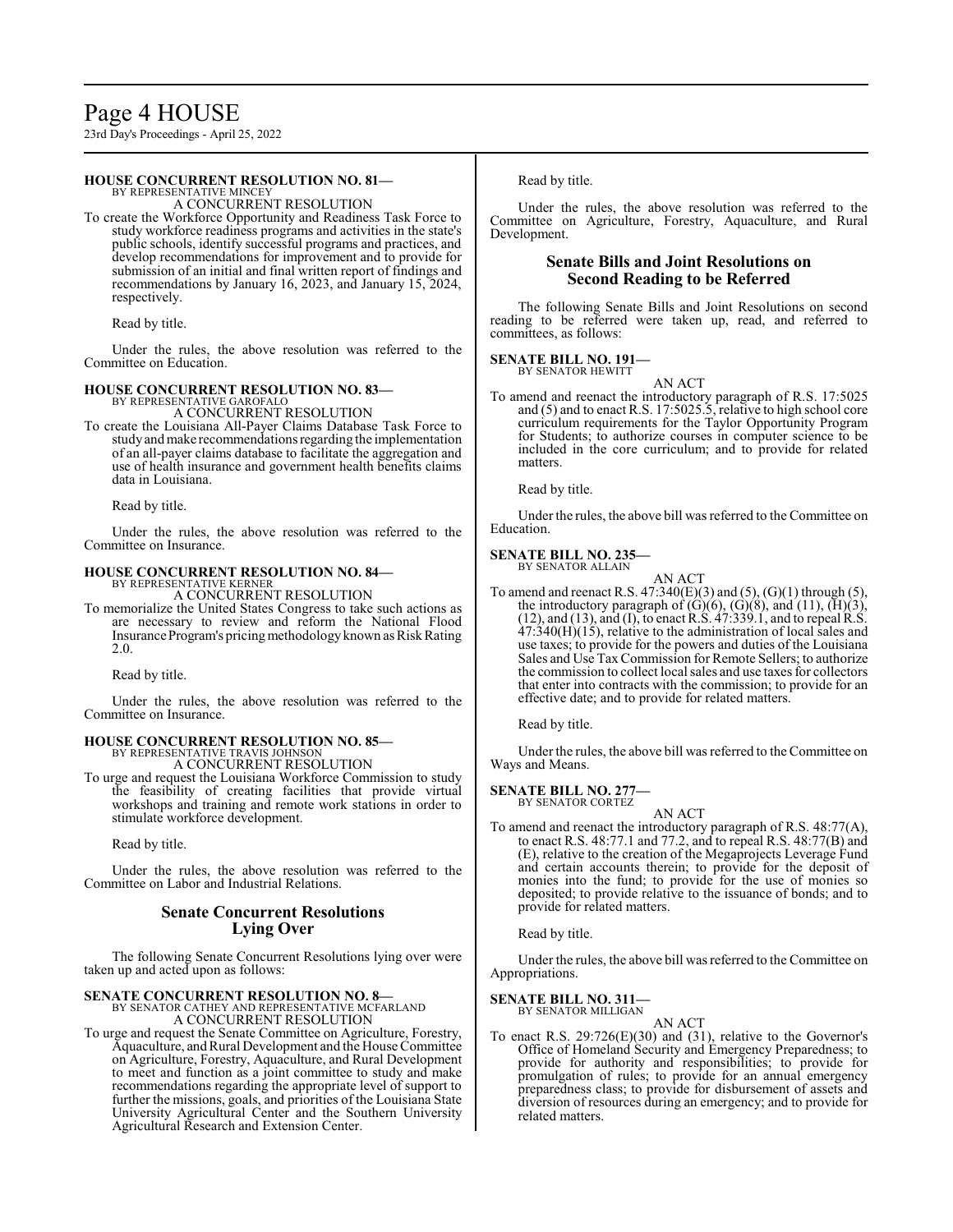Read by title.

Under the rules, the above bill was referred to the Committee on Judiciary.

#### **SENATE BILL NO. 320—** BY SENATOR HENRY

AN ACT

To enact R.S. 27:244(D), relative to the casino operating contract; to temporarily suspend the requirement of certain provisions; to clarify that certain activities are not suspended; and to provide for related matters.

Read by title.

Under the rules, the above bill was referred to the Committee on Administration of Criminal Justice.

#### **SENATE BILL NO. 324—** BY SENATOR CARTER

AN ACT

To amend and reenact R.S. 37:761(A)(4) and (C) and 764(A)(2) and  $(5)$  and  $(D)$  and to repeal R.S.  $37:761(D)$  and  $764(E)$ , relative to qualifications for licensure by the Louisiana State Board of Dentistry; to provide for licensing examinations for dentists; to provide for citizenship requirements for dental hygienists; to provide for licensing examinations for dental hygienists; and to provide for related matters.

Read by title.

Under the rules, the above bill was referred to the Committee on Health and Welfare.

# **SENATE BILL NO. 337—** BY SENATOR SMITH

AN ACT

To amend and reenact R.S. 14:98.8(C), relative to driving offenses; to provide relative to operating a vehicle while under suspension for certain prior offenses; to provide enhanced penalties for operating a vehicle while under suspension for a third or subsequent offense of operating while intoxicated; and to provide for related matters.

Read by title.

Under the rules, the above bill was referred to the Committee on Administration of Criminal Justice.

#### **SENATE BILL NO. 349—** BY SENATOR CARTER

AN ACT

To amend and reenact R.S.  $37:753(C)(1)(a)$  and (E) and to repeal R.S.  $37:753(C)(1)(c)$  and (K), relative to the membership of Louisiana State Board of Dentistry; to provide for terms of service; to provide for term limits; to provide for the filling of vacancies; to repeal outdated provisions; to provide for the terms of members currently serving partial terms; and to provide for related matters.

Read by title.

Under the rules, the above bill was referred to the Committee on Health and Welfare.

# **SENATE BILL NO. 431—**

BY SENATOR ROBERT MILLS

AN ACT To amend and reenact R.S. 4:228(F), relative to horse racing; to provide for offtrack wagering facility locations; to provide for prohibitions; to provide for exceptions; and to provide for related matters.

#### Read by title.

Under the rules, the above bill was referred to the Committee on Commerce.

# **SENATE BILL NO. 444—** BY SENATOR ALLAIN

AN ACT

To amend and reenact R.S. 47:1408(D)(1), 1418(7)(d), 1432(A), 1574.2(A), the introductory paragraph of 1574.2(B), and 1574.2(D) and to enact R.S. 47:338.223, 1408(D)(3), and  $1574.2(E)$ , (F), and (G), relative to tax administration and the Board of Tax Appeals; to provide for the administration of certain occupancy taxes; to authorize the board to issue protective orders; to provide relative to notice and the opportunity to be heard for all matters and all parties before the board; to provide for the jurisdiction of the board; to authorize the board to issue preliminary injunctions during suits to enjoin certain tax preparers; to authorize the secretary of revenue to issue cease and desist orders to tax preparers who engage in certain conduct; to impose penalties on preparers who violate injunctions or orders; to provide for an effective date; and to provide for related matters.

Read by title.

Under the rules, the above bill was referred to the Committee on Ways and Means.

#### **SENATE BILL NO. 447—** BY SENATOR HENSGENS

AN ACT

To enact R.S. 56:325.5, relative to the commercial menhaden fishery; to provide for commercial menhaden harvest reporting; to provide for required data; to provide for confidentiality; to provide for reports to legislative committees; to provide for the powers and duties of the Louisiana Wildlife and Fisheries Commission; to provide for a definition; and to provide for related matters.

Read by title.

Under the rules, the above bill was referred to the Committee on Natural Resources and Environment.

**SENATE BILL NO. 449—**

BY SENATOR LUNEAU AN ACT

To enact R.S. 18:1300.26, relative to video draw poker devices; to authorize the governing authority of Natchitoches Parish to call and conduct a referendum election on a proposition to allow the operation of video draw poker devices in the parish; to provide for procedures for the calling and holding of the election; and to provide for related matters.

Read by title.

Under the rules, the above bill was referred to the Committee on Administration of Criminal Justice.

# **SENATE BILL NO. 471—**

BY SENATOR MILLIGAN AND REPRESENTATIVE MIKE JOHNSON AN ACT

To enact R.S. 38:2191.1, relative to public contracts; to provide for foreign sources of funds for gifts and contracts involving state agencies and political subdivisions; to provide for reporting of sources of monies used as gifts or grants or in contracts involving state agencies and political subdivisions; and to provide for related matters.

Read by title.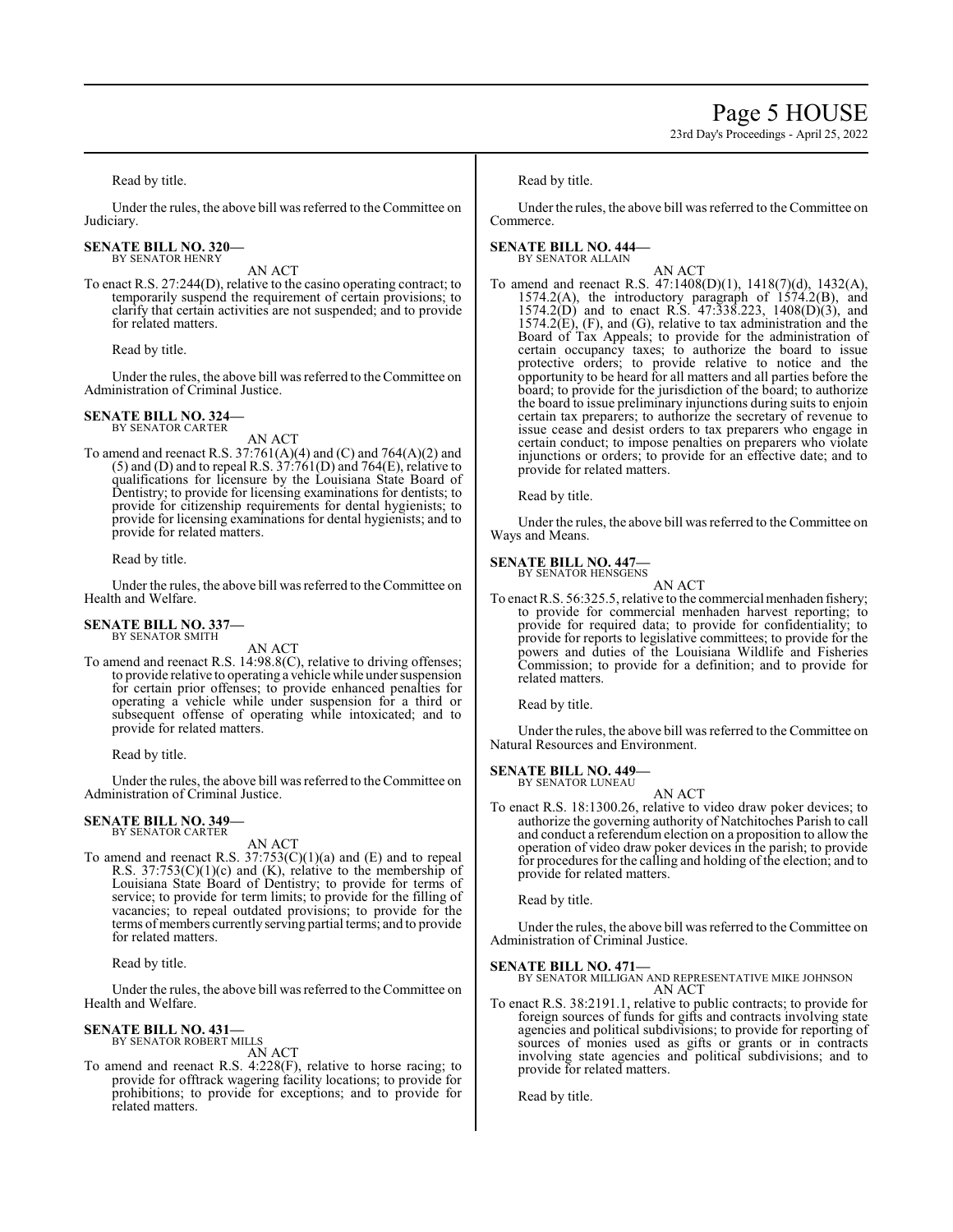# Page 6 HOUSE

23rd Day's Proceedings - April 25, 2022

Under the rules, the above bill was referred to the Committee on Appropriations.

# **Senate Instruments on Second Reading Returned from the Legislative Bureau**

The following Senate Instruments on second reading, returned from the Legislative Bureau, were taken up and acted upon as follows:

# **SENATE BILL NO. 26—** BY SENATOR HENSGENS

AN ACT

To amend and reenact R.S. 3:2074(D), relative to the Louisiana Equine Promotion and Research AdvisoryBoard; to provide for the terms of the members; to provide for an effective date; and to provide for related matters.

Read by title.

Reported favorably by the Committee on Agriculture, Forestry, Aquaculture, and Rural Development.

Reported without amendments by the Legislative Bureau.

On motion of Rep. McFarland, the bill was ordered passed to its third reading.

#### **SENATE BILL NO. 55—** BY SENATOR CATHEY

AN ACT

To enact R.S. 49:191(13)(a) and to repeal R.S. 49:191(10)(c), relative to the Department of Agriculture and Forestry, including provisions to provide for the re-creation of the Department of Agriculture and Forestry and the statutory entities made a part of the department by law; to provide for the effective termination date for all statutory authority for the existence of such statutory entities; and to provide for related matters.

Read by title.

Reported favorably by the Committee on Agriculture, Forestry, Aquaculture, and Rural Development.

Reported without amendments by the Legislative Bureau.

On motion of Rep. McFarland, the bill was ordered passed to its third reading.

# **SENATE BILL NO. 113—** BY SENATOR CATHEY

AN ACT

To amend and reenact R.S. 3:3368(B), (D), (E), and (G), relative to structural pest control operator's licenses; to provide relative to examinations; to provide relative to license applications; to provide for effectiveness; and to provide for related matters.

Read by title.

Reported favorably by the Committee on Agriculture, Forestry, Aquaculture, and Rural Development.

Reported without amendments by the Legislative Bureau.

On motion of Rep. McFarland, the bill was ordered passed to its third reading.

#### **SENATE BILL NO. 205—** BY SENATOR JACKSON

AN ACT

To amend and reenact R.S. 3:1201(C) and (D), the introductory paragraph of 1202 and 1202(3), 1204(A)(2) and (D)(1) and (12), and  $\overline{1208(1)}$ , (2), (6), and (7) and to enact R.S.  $3:1202(13)$  and (14), relative to the "Soil Conservation Districts Law"; to provide relative to legislative purpose; to provide for definitions; to provide relative to the powers of the state soil and water conservation commission; to provide relative to the powers of the chairman of the state soil and water conservation commission; to provide relative to the powers of the soil and water conservation districts; to remove outdated references; to provide for technical corrections; to provide for effectiveness; and to provide for related matters.

Read by title.

Reported favorably by the Committee on Agriculture, Forestry, Aquaculture, and Rural Development.

Reported without amendments by the Legislative Bureau.

On motion of Rep. McFarland, the bill was ordered passed to its third reading.

# **Speaker Schexnayder in the Chair**

# **House Bills and Joint Resolutions on Third Reading and Final Passage**

The following House Bills and Joint Resolutions on third reading and final passage were taken up and acted upon as follows:

# **HOUSE BILL NO. 12—** BY REPRESENTATIVE FRIEMAN

AN ACT

To amend and reenact R.S. 29:724(B)(2) and 768(B), relative to emergency declarations; to provide for legislative termination of all or part of an emergency declaration; to provide procedures for terminations; to provide for an effective date; and to provide for related matters.

Read by title.

Rep. Nelson sent up floor amendments which were read as follows:

# **HOUSE FLOOR AMENDMENTS**

Amendments proposed by Representative Nelson to Engrossed House Bill No. 12 by Representative Frieman

# AMENDMENT NO. 1

On page 1, line 13, delete "The" and insert "Either house of the"

AMENDMENT NO. 2

On page 1, line 14, change "each" to "that"

AMENDMENT NO. 3

On page 2, line 7, after "members of" delete the remainder of the line and on line 8, delete "of the legislature," and insert "the House of Representatives or the Senate,

# AMENDMENT NO. 4

On page 2, line 9, change "and secretary" to "or secretary"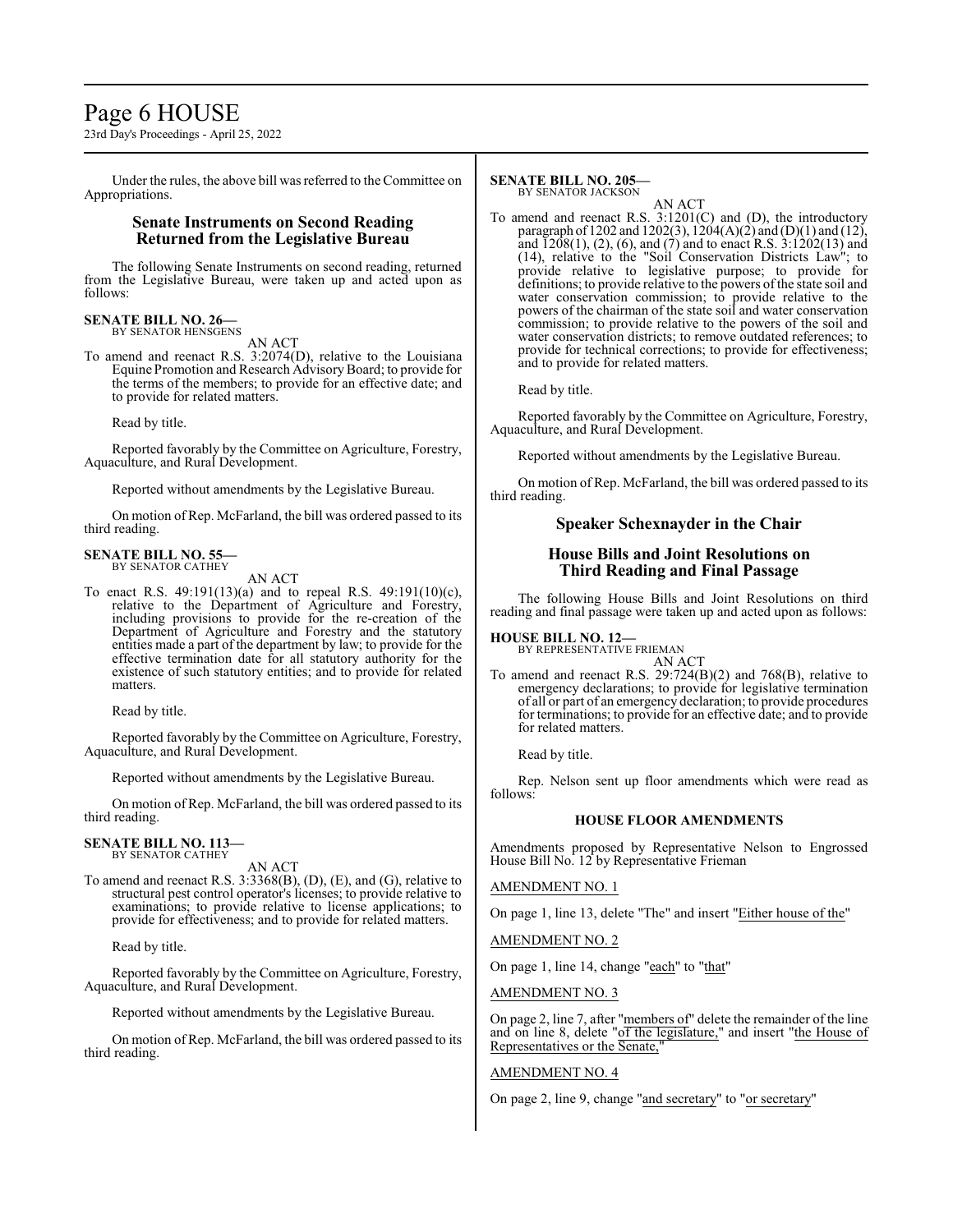# Page 7 HOUSE

23rd Day's Proceedings - April 25, 2022

# AMENDMENT NO. 5

On page 2, line 9, after "Senate," and before "who" insert "as applicable,

# AMENDMENT NO. 6

On page 2, line 12, change "and secretary" to "or secretary"

# AMENDMENT NO. 7

On page 2, at the beginning of line 13, delete "Senate" and insert "Senate, as applicable,"

# AMENDMENT NO. 8

On page 2, line 23, delete "The" and insert "Either house of the"

# AMENDMENT NO. 9

On page 2, line 27, change "each" to "that"

# AMENDMENT NO. 10

On page 3, line 11, after "members of" delete the remainder of the line and on line 12, delete "of the legislature," and insert "the House of Representatives or the Senate,"

# AMENDMENT NO. 11

On page 3, line 13, change "and secretary" to "or secretary" AMENDMENT NO. 12

On page 3, line 13, after "Senate," and before "who" insert "as applicable,

# AMENDMENT NO. 13

On page 3, line 16, change "and secretary" to "or secretary"

# AMENDMENT NO. 14

On page 3, at the beginning of line 17, delete "Senate" and insert "Senate, as applicable,"

Rep. Nelson moved the adoption of the amendments.

Rep. Robert Carter objected.

By a vote of 65 yeas and 32 nays, the amendments were adopted.

Rep. Frieman moved the final passage of the bill, as amended.

# **ROLL CALL**

The roll was called with the following result:

# YEAS

| Frieman     | Miller, G.  |
|-------------|-------------|
| Gadberry    | Mincey      |
| Garofalo    | Muscarello  |
| Geymann     | Nelson      |
| Goudeau     | Orgeron     |
| Harris      | Owen, C.    |
| Hilferty    | Owen, R.    |
| Hodges      | Pressly     |
| Hollis      | Riser       |
| Horton      | Romero      |
| Huval       | Schamerhorn |
| $\prod$ llg | Schlegel    |
|             |             |

| Deshotel<br>DuBuisson<br>Echols<br>Edmonds<br>Edmonston | Ivey<br>Johnson, M.<br>Kerner<br>Mack<br>Magee | Seabaugh<br>St. Blanc<br>Stefanski<br>Tarver<br>Thomas |
|---------------------------------------------------------|------------------------------------------------|--------------------------------------------------------|
| Emerson                                                 | McCormick                                      | Turner                                                 |
| Farnum                                                  | McFarland                                      | Villio                                                 |
| Firment                                                 | McKnight                                       | Wheat                                                  |
| Fontenot                                                | McMahen                                        | Wright                                                 |
| Freiberg<br>Total - 66                                  | Miguez                                         | Zeringue                                               |
|                                                         | <b>NAYS</b>                                    |                                                        |
| Adams                                                   | Freeman                                        | Marcelle                                               |
| Boyd                                                    | Glover                                         | Marino                                                 |
| <b>Brass</b>                                            | Green                                          | Miller, D.                                             |
| Brown                                                   | Jefferson                                      | Newell                                                 |
| Bryant                                                  | Jenkins                                        | Phelps                                                 |
| Carpenter                                               | Johnson, T.                                    | Pierre                                                 |
| Carter, R.                                              | Jordan                                         | Selders                                                |
| Carter, W.                                              | LaFleur                                        | Stagni                                                 |
| Cormier                                                 | Landry                                         | Thompson                                               |
| Duplessis                                               | Larvadain                                      | White                                                  |
| Fisher<br>Total - 33                                    | Lyons                                          | Willard                                                |
|                                                         | ABSENT                                         |                                                        |
|                                                         |                                                |                                                        |

DeVillier Total - 6

# Zeringue Phelps<br>Pierre Thompson<br>White

ABSENT

# Cox Gaines LaCombe<br>
DeVillier Hughes Moore

The Chair declared the above bill was finally passed.

The title of the above bill was read and adopted.

Rep. Frieman moved to reconsider the vote by which the above bill was finally passed, and, on his own motion, the motion to reconsider was laid on the table.

# **Consent to Correct a Vote Record**

Rep. Hodges requested the House consent to record her vote on final passage of House Bill No. 12 as yea, which consent was unanimously granted.

# **Consent to Correct a Vote Record**

Rep. Jenkins requested the House consent to record his vote on final passage of House Bill No. 12 as nay, which consent was unanimously granted.

# **Consent to Correct a Vote Record**

Rep. Marcelle requested the House consent to record her vote on final passage of House Bill No. 12 as nay, which consent was unanimously granted.

# **HOUSE BILL NO. 61—** BY REPRESENTATIVE KERNER

AN ACT

To amend and reenact the heading of Part VIII of Chapter 1 of Title 30 of the Louisiana Revised Statutes of 1950, R.S. 30:101.1, 101.2(A), 101.3(1) and (4), 101.4(Section heading) and (A),  $101.5(A)(1)$ ,  $101.6(A)(5)$  and (6), and  $101.9$ (Section heading), (A) and  $(C)(4)$ , and R.S. 56:700.2(A)(4) and 700.6, to enact R.S. 30:101.3(7) and (8), 101.6(8) and (9), 101.9(D)(5), and 101.11 through 101.15, and to repeal Part XIV of Title 56 of the Louisiana Revised Statutes of 1950, comprised of R.S 56:700.1 through 700.6, relative to the Fishermen's Gear Compensation Fund, to extend the existence of such fund; to repeal such fund after a certain date; to extend payments into the Underwater Obstruction Removal Fund; to create the Fishermen's Gear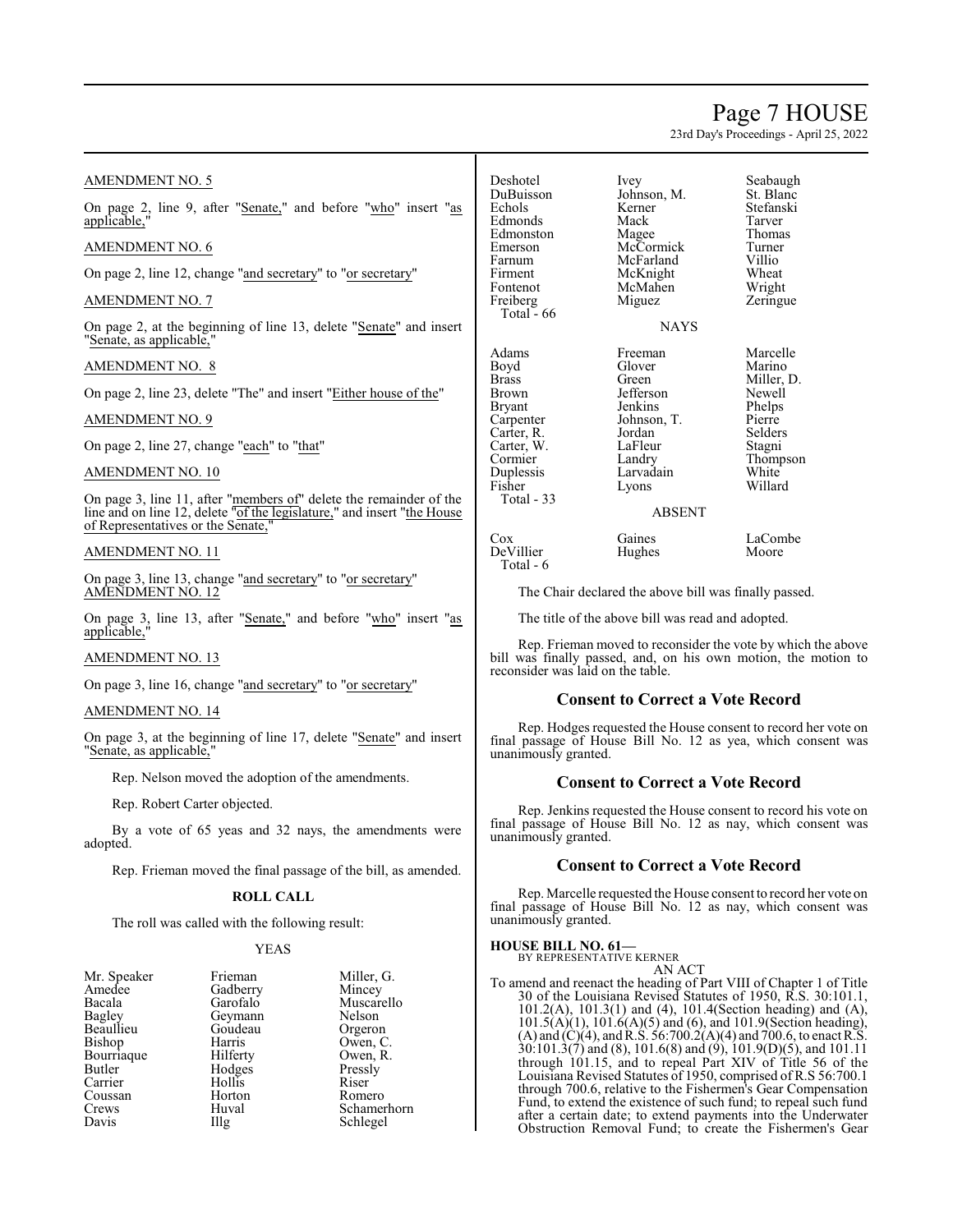# Page 8 HOUSE

23rd Day's Proceedings - April 25, 2022

Compensation and Underwater Obstruction Removal Program and the Fishermen's Gear Compensation and Underwater Obstruction Removal Dedicated Fund Account; to provide for definitions; to provide for the transfer of funds from the Fishermen's Gear Compensation Fund to the Fishermen's Gear Compensation and Underwater Obstruction Removal Dedicated Fund Account; to provide for effective dates; and to provide for related matters.

Read by title.

Rep. Kerner sent up floor amendments which were read as follows:

# **HOUSE FLOOR AMENDMENTS**

Amendments proposed by Representative Kerner to Engrossed House Bill No. 61 by Representative Kerner

# AMENDMENT NO. 1

On page 1, line 5, following "(C)(4)," and before "and" insert "R.S.  $36:35\overline{4(E)}(2)$ ,"

# AMENDMENT NO. 2

On page 1, at the beginning of line 6, change "101.6(8)" to  $"101.6(A)(8)"$ 

# AMENDMENT NO. 3

On page 1, at the beginning of line 7, insert "Chapter 1 of"

# AMENDMENT NO. 4

On page 2, line 20, change "101.6(8)" to "101.6(A)(8)"

# AMENDMENT NO. 5

On page 6, line 8, after "established" and before "Louisiana" delete "for" and insert "to compensate commercial fishermen operating in"

# AMENDMENT NO. 6

On page 6, line 14, change "right of way" to "right-of-way"

# AMENDMENT NO. 7

On page 6, line 15, change "right of way" to "right-of-way"

# AMENDMENT NO. 8

On page 6, line 15, after "2023" and before "located" delete "and which are" and insert a comma ","

# AMENDMENT NO. 9

On page 6, line 21, change "rights of way" to "rights-of-way"

# AMENDMENT NO. 10

On page 6, line 22, change "rights of way" to "rights-of-way"

# AMENDMENT NO. 11

On page 7, line 15, after "boundaries" and before "the" delete "of" and insert "established for"

# AMENDMENT NO. 12

On page 7, line 18, after "fishermen" and before "show" change "must" to "shall"

# AMENDMENT NO. 13

On page 7, line 22, after "boundaries" and before "this" delete "of" and insert "established for"

# AMENDMENT NO. 14

On page 8, line 5, after "made" and before "the fund" change "by" to "from"

# AMENDMENT NO. 15

On page 8, line 14, after "the" delete the remainder of the line, delete line 15 in its entirety and insert in lieu thereof "provisions of this Part"

On motion of Rep. Kerner, the amendments were adopted.

Rep. Kerner moved the final passage of the bill, as amended.

# **ROLL CALL**

The roll was called with the following result:

# YEAS

| Mr. Speaker  | Frieman       | McMahen     |
|--------------|---------------|-------------|
| Adams        | Gadberry      | Miguez      |
| Amedee       | Gaines        | Miller, D.  |
| Bacala       | Garofalo      | Miller, G.  |
| Bagley       | Geymann       | Mincey      |
| Beaullieu    | Glover        | Muscarello  |
| Bishop       | Goudeau       | Nelson      |
| Bourriaque   | Green         | Newell      |
| Boyd         | Harris        | Orgeron     |
| <b>Brass</b> | Hilferty      | Owen, C.    |
| Brown        | Hodges        | Owen, R.    |
| Bryant       | Hollis        | Phelps      |
| Butler       | Horton        | Pierre      |
| Carpenter    | Hughes        | Pressly     |
| Carrier      | Huval         | Riser       |
| Carter, R.   | Illg          | Romero      |
| Carter, W.   | <i>lvey</i>   | Schamerhorn |
| Cormier      | Jefferson     | Schlegel    |
| Coussan      | Jenkins       | Seabaugh    |
| Crews        | Johnson, M.   | Selders     |
| Davis        | Johnson, T.   | St. Blanc   |
| Deshotel     | Jordan        | Stagni      |
| DuBuisson    | Kerner        | Stefanski   |
| Duplessis    | LaFleur       | Tarver      |
| Echols       | Landry        | Thomas      |
| Edmonds      | Larvadain     | Thompson    |
| Edmonston    | Lyons         | Turner      |
| Emerson      | Mack          | Villio      |
| Farnum       | Magee         | Wheat       |
| Firment      | Marcelle      | White       |
| Fisher       | Marino        | Willard     |
| Fontenot     | McCormick     | Wright      |
| Freeman      | McFarland     | Zeringue    |
| Freiberg     | McKnight      |             |
| Total $-101$ |               |             |
|              | NAYS          |             |
| Total - 0    |               |             |
|              | <b>ABSENT</b> |             |
| $\cos$       | LaCombe       |             |
| DeVillier    | Moore         |             |

# **NAYS**

# ABSENT

Total - 4

The Chair declared the above bill, having received a two-thirds vote of the elected members, was finally passed.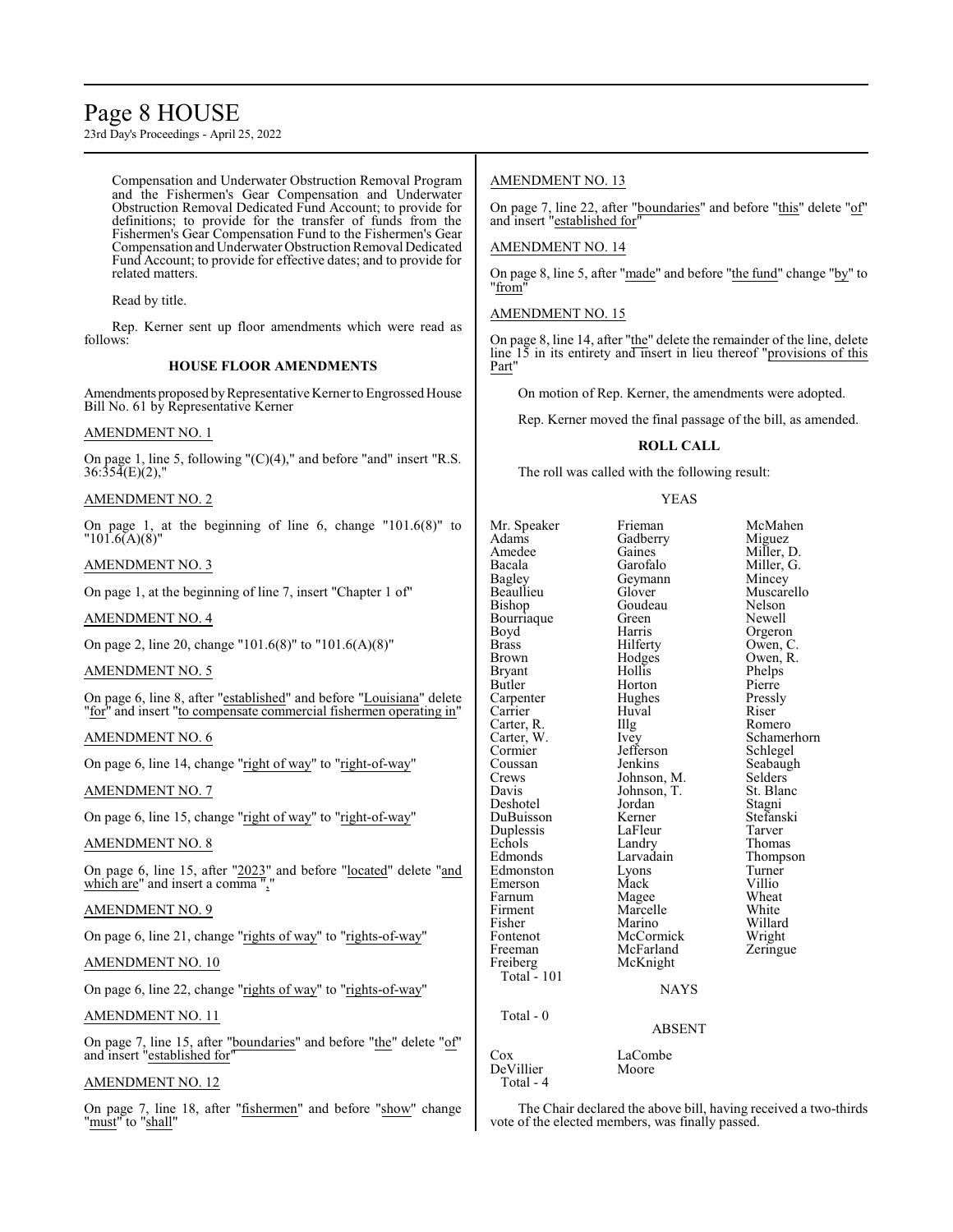23rd Day's Proceedings - April 25, 2022

The title of the above bill was read and adopted.

Rep. Kerner moved to reconsider the vote by which the above bill was finally passed, and, on his own motion, the motion to reconsider was laid on the table.

# **HOUSE BILL NO. 83—**

BY REPRESENTATIVE SCHLEGEL AN ACT

To enact R.S. 22:1338, relative to homeowner's insurance policies; to provide certain means by which a policy requirement for loss of use benefits is satisfied; and to provide for related matters.

Read by title.

Rep. Schlegel sent up floor amendments which were read as follows:

### **HOUSE FLOOR AMENDMENTS**

Amendments proposed by Representative Schlegel to Engrossed House Bill No. 83 by Representative Schlegel

#### AMENDMENT NO. 1

On page 1, line 11, delete "disaster" and insert in lieu thereof "disaster, as defined at R.S. 29:723(4),

# AMENDMENT NO. 2

On page 1, delete lines 15 and 16 and insert in lieu of the following:

"in which the dwelling is located as a result of a peril covered by the policy."

# AMENDMENT NO. 3

On page 1, delete lines 18 and 19 and insert in lieu of the following:

"in which the dwelling is located as a result of a peril covered by the policy and the order is followed by a disaster declaration that includes the area in which the dwelling is located.

#### AMENDMENT NO. 4

On page 2, line 1, delete "interpret, in globo, all" and insert in lieu thereof "interpret the totality of

On motion of Rep. Schlegel, the amendments were adopted.

# **Speaker Pro Tempore Magee in the Chair**

# **Speaker Schexnayder in the Chair**

Rep. Jordan sent up floor amendments which were read as follows:

#### **HOUSE FLOOR AMENDMENTS**

Amendments proposed by Representative Jordan to Engrossed House Bill No. 83 by Representative Schlegel

#### AMENDMENT NO. 1

On page 1, line 11, after "shall" and "before "consider" insert "offer an endorsement that would"

Rep. Jordan moved the adoption of the amendments.

Rep. Schlegel objected.

By a vote of 46 yeas and 48 nays, the amendments were rejected.

Rep. Schlegel moved the final passage of the bill, as amended.

# **ROLL CALL**

The roll was called with the following result:

#### YEAS

| Mr. Speaker  | Fontenot              | Magee       |  |
|--------------|-----------------------|-------------|--|
| Adams        | Marcelle<br>Freeman   |             |  |
| Bacala       | Garofalo<br>Marino    |             |  |
| Beaullieu    | Miller, D.<br>Geymann |             |  |
| Bishop       | Miller, G.<br>Glover  |             |  |
| Bourriaque   | Goudeau               | Mincey      |  |
| Boyd         | Green                 | Muscarello  |  |
| Brass        | Hilferty              | Newell      |  |
| <b>Brown</b> | Hodges                | Phelps      |  |
| Bryant       | Hollis                | Pierre      |  |
| Carpenter    | Huval                 | Schlegel    |  |
| Carrier      | Illg                  | Selders     |  |
| Carter, R.   | Jefferson             | St. Blanc   |  |
| Carter, W.   | Jenkins               | Stagni      |  |
| Cormier      | Johnson, T.           | Stefanski   |  |
| Coussan      | Jordan                | Tarver      |  |
| Davis        | Kerner                | Thomas      |  |
| Duplessis    | LaCombe               | Villio      |  |
| Edmonds      | Wheat<br>LaFleur      |             |  |
| Edmonston    | Willard<br>Landry     |             |  |
| Emerson      | Larvadain             | Wright      |  |
| Farnum       | Lyons                 | Zeringue    |  |
| Fisher       | Mack                  |             |  |
| Total - 68   |                       |             |  |
|              | <b>NAYS</b>           |             |  |
| Amedee       | Horton                | Owen, R.    |  |
| Bagley       | Ivey                  | Pressly     |  |
| Butler       | Johnson, M.           | Riser       |  |
| Crews        | McCormick             | Romero      |  |
| Deshotel     | McFarland             | Schamerhorn |  |
| DuBuisson    | McKnight              | Seabaugh    |  |
| Echols       | McMahen               | Thompson    |  |
| Firment      | Miguez                | Turner      |  |
| Freiberg     | Nelson                | White       |  |
| Gadberry     | Orgeron               |             |  |
| Harris       | Owen, C.              |             |  |
| Total - 31   |                       |             |  |
|              | <b>ABSENT</b>         |             |  |
| Cox          | Frieman               | Hughes      |  |

# ABSENT

Cox Frieman Hughes<br>DeVillier Gaines Moore DeVillier Total - 6

The Chair declared the above bill was finally passed.

The title of the above bill was read and adopted.

Rep. Schlegel moved to reconsider the vote by which the above bill was finally passed, and, on her own motion, the motion to reconsider was laid on the table.

# **HOUSE BILL NO. 143—** BY REPRESENTATIVE BUTLER

AN ACT

To amend and reenact R.S. 44:4.1(B)(31) and R.S. 46:2592 and to enact R.S. 46:2594 through 2597, relative to executive branch agency compliance with the Americans with Disabilities Act; to provide for mandatory agency policies, training, plans, and reporting related to the Americans with Disabilities Act; to provide for an effective date; and to provide for related matters.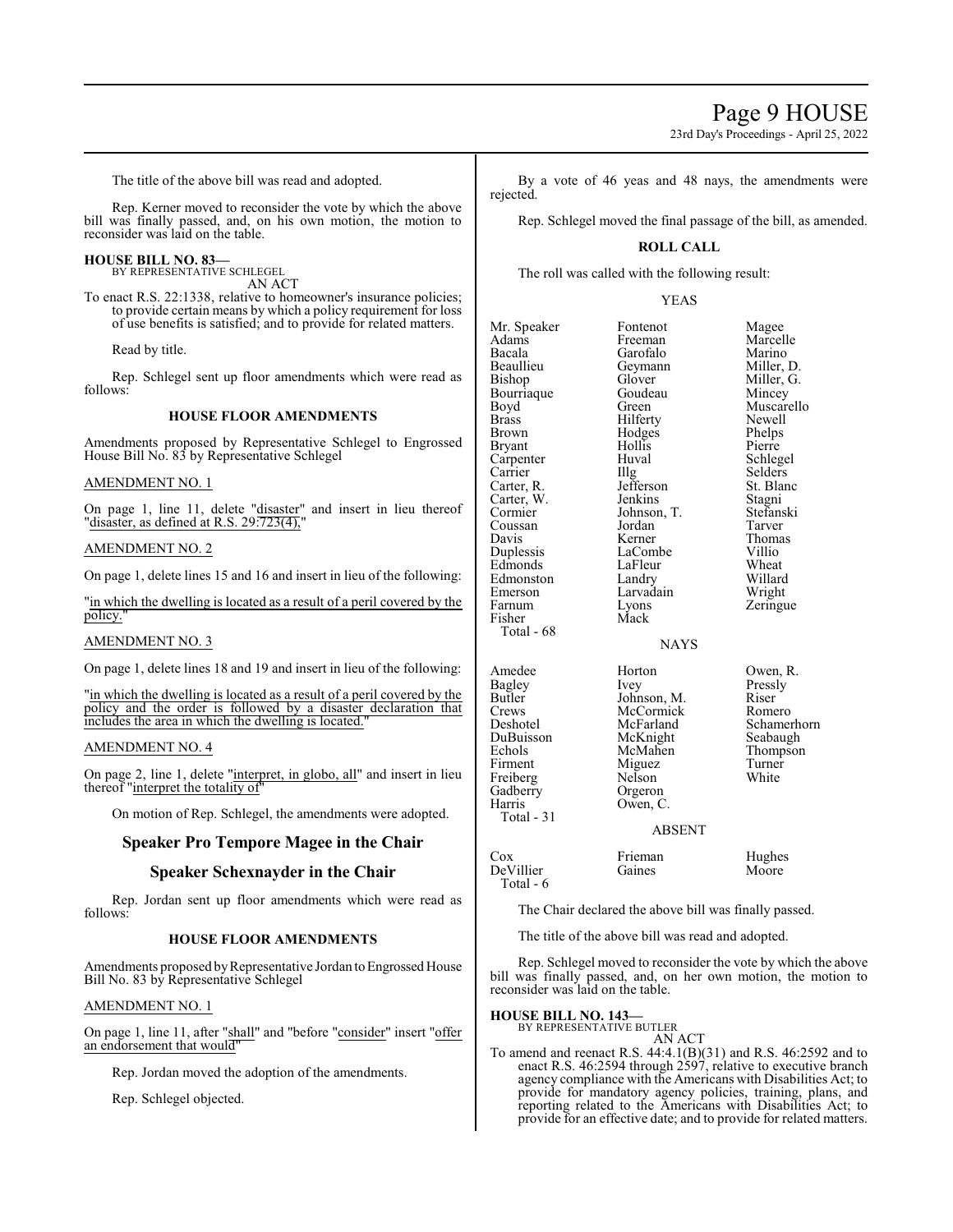# Page 10 HOUSE

23rd Day's Proceedings - April 25, 2022

### Read by title.

Rep. Horton, on behalf of the Legislative Bureau, sent up floor amendments which were read as follows:

# **HOUSE FLOOR AMENDMENTS**

Amendments proposed by Representative Horton on behalf of the Legislative Bureau to Engrossed House Bill No. 143 by Representative Butler

#### AMENDMENT NO. 1

On page 1, line 8, change "(1)" to "(31)"

#### AMENDMENT NO. 2

On page 3, line 13, after "purposes of" delete ":"

On motion of Rep. Horton, the amendments were adopted.

Rep. Butler moved the final passage of the bill, as amended.

# **ROLL CALL**

The roll was called with the following result:

# YEAS

| Mr. Speaker | Frieman       | McMahen     |
|-------------|---------------|-------------|
| Adams       | Gadberry      | Miguez      |
| Amedee      | Gaines        | Miller, D.  |
| Bacala      | Garofalo      | Miller, G.  |
| Bagley      | Glover        | Mincey      |
| Beaullieu   | Goudeau       | Muscarello  |
| Bishop      | Green         | Nelson      |
| Bourriaque  | Harris        | Newell      |
| Boyd        | Hilferty      | Orgeron     |
| Brass       | Hodges        | Owen, C.    |
| Brown       | Hollis        | Owen, R.    |
| Bryant      | Horton        | Phelps      |
| Butler      | Huval         | Pierre      |
| Carpenter   | Illg          | Pressly     |
| Carrier     | Ivey          | Riser       |
| Carter, R.  | Jefferson     | Romero      |
| Carter, W.  | Jenkins       | Schamerhorn |
| Cormier     | Johnson, M.   | Schlegel    |
| Coussan     | Johnson, T.   | Seabaugh    |
| Crews       | Jordan        | Selders     |
| Davis       | Kerner        | St. Blanc   |
| Deshotel    | LaCombe       | Stagni      |
| DuBuisson   | LaFleur       | Stefanski   |
| Duplessis   | Landry        | Tarver      |
| Echols      | Larvadain     | Thomas      |
| Edmonds     | Lyons         | Thompson    |
| Edmonston   | Mack          | Turner      |
| Emerson     | Magee         | Villio      |
| Firment     | Marcelle      | Wheat       |
| Fisher      | Marino        | White       |
| Fontenot    | McCormick     | Willard     |
| Freeman     | McFarland     | Wright      |
| Freiberg    | McKnight      | Zeringue    |
| Total - 99  |               |             |
|             | <b>NAYS</b>   |             |
|             |               |             |
| Total - 0   |               |             |
|             | <b>ABSENT</b> |             |
| $\cos$      | Farnum        | Hughes      |
| DeVillier   | Geymann       | Moore       |
| Total - 6   |               |             |
|             |               |             |
|             |               |             |

The Chair declared the above bill was finally passed.

The title of the above bill was read and adopted.

Rep. Butler moved to reconsider the vote by which the above bill was finally passed, and, on her own motion, the motion to reconsider was laid on the table.

# **Consent to Correct a Vote Record**

Rep. Frieman requested the House consent to record his vote on final passage of House Bill No. 143 as yea, which consent was unanimously granted.

# **HOUSE BILL NO. 215—**

BY REPRESENTATIVE WHITE AN ACT

To amend and reenact R.S. 17:497, relative to the compensation schedule for school bus operators who transport public school students; to provide changes to the method by which compensation is calculated; to require compensation for certain purchases made and costs incurred by school bus operators; to provide for an effective date; and to provide for related matters.

Read by title.

Rep. White moved the final passage of the bill.

#### **ROLL CALL**

The roll was called with the following result:

### YEAS

Adams Gadberry<br>Amedee Gaines Bagley Geymann<br>Beaullieu Glover Bourriaque Green<br>Boyd Harris Carter, R. Ivey<br>Carter, W. Jefferson Crews Johnson, T.<br>Davis Jordan Duplessis LaFleu<br>
Echols Landry Freeman McFarland<br>Freiberg McKnight Total - 101

Amedee Gaines Miller, D.<br>Bacala Garofalo Miller, G. Bacala Garofalo Miller, G. Bishop Goudeau Nelson<br>Bourriaque Green Newell Boyd Harris Orgeron<br>Brass Hilferty Owen, C Brass Hilferty Owen, C.<br>Brown Hodges Owen, R. Brown Hodges Owen, R.<br>Bryant Hollis Phelps Bryant Hollis Phelps<br>Butler Horton Pierre Horton Pierre<br>
Huval Pressly Carpenter Huval Pressl<br>Carrier Hulg Riser Carrier IIIg Riser<br>Carter, R. Ivev Romero Cormier Jenkins Schlegel<br>Coussan Johnson, M. Seabaugh Coussan Johnson, M. Seabaugh<br>Crews Johnson, T. Selders Jordan St. Blanc<br>Kerner Stagni Deshotel Kerner Stagni<br>DuBuisson LaCombe Stefanski LaCombe Stefans<br>LaFleur Tarver Echols Landry Thomas<br>Edmonds Larvadain Thomas Edmonston Lyons Turner<br>Emerson Mack Villio Emerson Mack Villio<br>
Farnum Magee Wheat Farnum Magee Wheat<br>Firment Marcelle White Firment Marcelle White<br>
Fisher Marino Willard Fisher Marino Willard<br>Fontenot McCormick Wright Fontenot McCormick Wright<br>
Freeman McFarland Zeringue McKnight NAYS

Mr. Speaker Frieman McMahen<br>Adams Gadberry Miguez Glover Muscarello<br>Goudeau Nelson Carter, W. Jefferson Schamerhorn<br>
Cormier Jenkins Schlegel Larvadain Thompson<br>Lyons Turner

Total - 0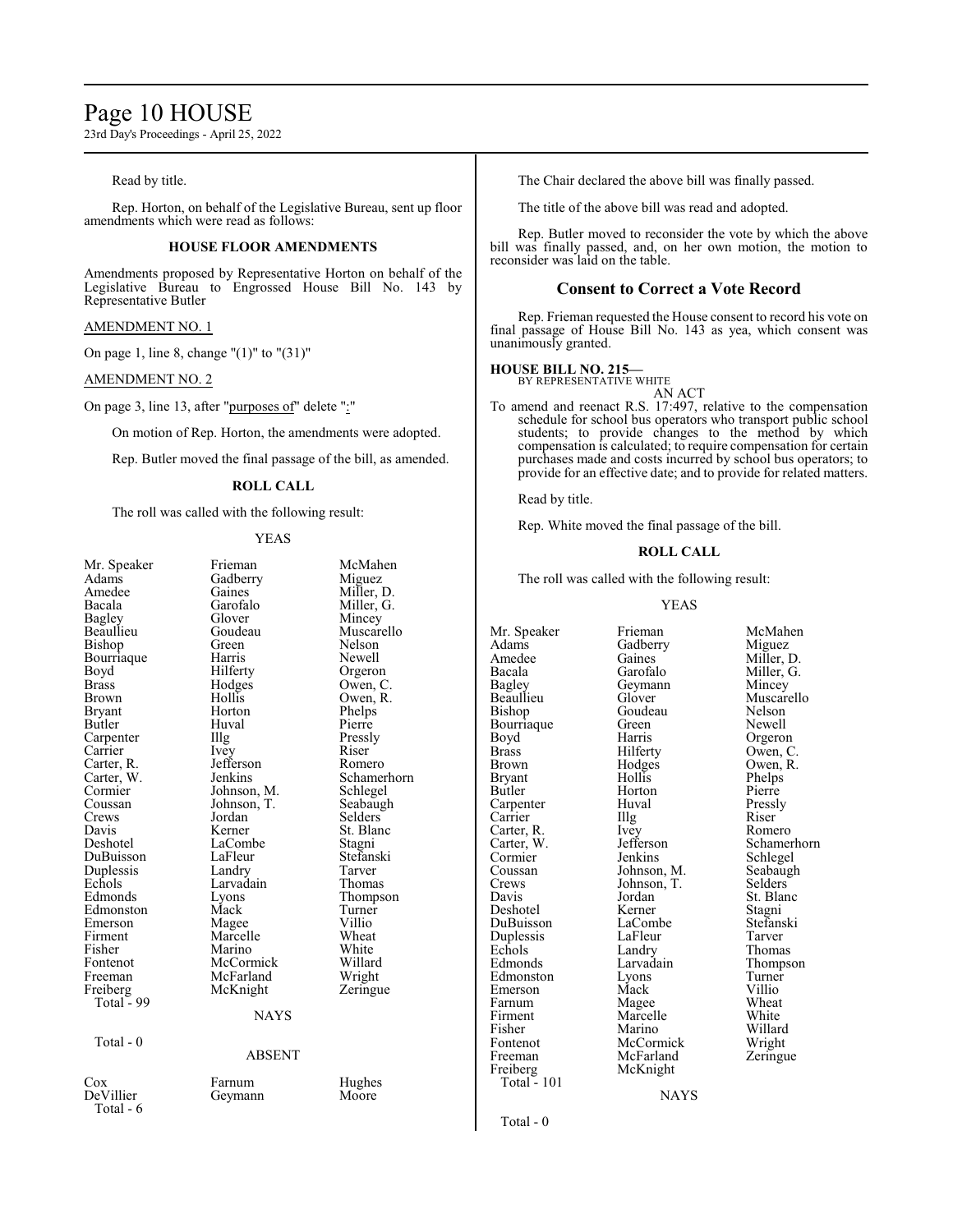23rd Day's Proceedings - April 25, 2022

# ABSENT

Cox Hughes<br>DeVillier Moore DeVillier Total - 4

The Chair declared the above bill was finally passed.

The title of the above bill was read and adopted.

Rep. White moved to reconsider the vote by which the above bill was finally passed, and, on her own motion, the motion to reconsider was laid on the table.

#### **HOUSE BILL NO. 226—** BY REPRESENTATIVE TURNER

AN ACT

To enact R.S. 36:259(B)(9) and Part V of Subchapter C of Chapter 5-D of Title 40 of the Louisiana Revised Statutes of 1950, to be comprised of R.S. 40:1209.1 through 1209.8, relative to education and training of healthcare professionals; to create and provide for a state healthcare workforce contract program; to provide for administration of the contract program by the Louisiana Department of Health; to provide for prioritization of funding for healthcare workforce education and training by the Louisiana Department of Health and the higher education governing boards of this state; to establish the Louisiana Healthcare Workforce Education and Training Council; to provide forthe membership and duties ofthe council; to provide for duties of the Louisiana Department of Health with respect to the council; and to provide for related matters.

Called from the calendar.

Read by title.

# **Motion**

On motion of Rep. Turner, the bill was returned to the calendar.

#### **HOUSE BILL NO. 291—** BY REPRESENTATIVE EDMONDS

AN ACT

To amend and reenact R.S. 40:2009.25(A), (B), (C)(introductory paragraph), (D), (E), (F)(introductory paragraph), (9), and (12), and (H), relative to regulation of nursing homes; to revise laws pertaining to emergency preparedness among nursing homes; to require that all nursing homes maintain in effect emergency preparedness plans approved by the Louisiana Department of Health; to repeal a geographic limitation pertaining to nursing home emergency preparedness plan requirements; and to provide for related matters.

Read by title.

Rep. Edmonds sent up floor amendments which were read as follows:

### **HOUSE FLOOR AMENDMENTS**

Amendments proposed by Representative Edmonds to Engrossed House Bill No. 291 by Representative Edmonds

#### AMENDMENT NO. 1

On page 2, line 15, after "plan" and before "and shall" delete "at least annually'

# AMENDMENT NO. 2

On page 2, line 17, after "approval" and before the period "." insert "no later than March first of each year.

On motion of Rep. Edmonds, the amendments were adopted.

Rep. Edmonds moved the final passage of the bill, as amended.

# **ROLL CALL**

The roll was called with the following result:

#### YEAS

Mr. Speaker Gadberry McMahen<br>Adams Gaines Miguez Adams Gaines Miguez Amedee Garofalo Miller, D.<br>Bacala Geymann Miller, G. Bacala Geymann<br>Bagley Glover Bagley Glover Mincey Bishop Green Nelson<br>Bourriaque Harris Newell Bourriaque Harris<br>Boyd Hilferty Boyd Hilferty Orgeron<br>Brass Hodges Owen, C Brass Hodges Owen, C. Brown Hollis Owen, R.<br>Bryant Horton Phelps Bryant Horton Phelps<br>Butler Hughes Pierre Carpenter Huval Pressl<br>Carrier Hugh Riser Carrier IIIg Riser<br>Carter, R. Ivey Romero Carter, R. Ivey Romero Carter, W. Jefferson Schamerhorn Cormier Jenkins Schlegel<br>Coussan Johnson, M. Seabaugh Coussan Johnson, M. Seabaugh<br>Crews Johnson, T. Selders Crews Johnson, T.<br>Davis Jordan Deshotel Kerner Stagni DuBuisson LaCombe Stefans<br>
Duplessis LaFleur Tarver Duplessis LaFleu<br>
Echols Landry Echols Landry Thomas<br>Edmonds Larvadain Thomps Edmonston Lyons Turner Firment Magee Wheat<br>Fisher Marcelle White Fontenot Marino Willard<br>Freeman McCormick Wright Freeman McCormick Wright<br>
Freiberg McFarland Zeringue Freiberg McFarland<br>Frieman McKnight

Goudeau Muscarello<br>Green Nelson Hughes Pierre<br>Huval Pressly Jordan St. Blanc<br>Kerner Stagni Thompson<br>Turner Eyons<br>
Mack Villio<br>
Mage Wheat Marcelle White<br>
Marino Willard

# Total - 0

Total - 101

Cox Farnum<br>DeVillier Moore DeVillier Total - 4

The Chair declared the above bill was finally passed.

**NAYS** 

ABSENT

The title of the above bill was read and adopted.

McKnight

Rep. Edmonds moved to reconsider the vote bywhich the above bill was finally passed, and, on his own motion, the motion to reconsider was laid on the table.

### **Consent to Correct a Vote Record**

Rep. Dustin Miller requested the House consent to correct his vote on final passage of House Bill No. 291 from nay to yea, which consent was unanimously granted.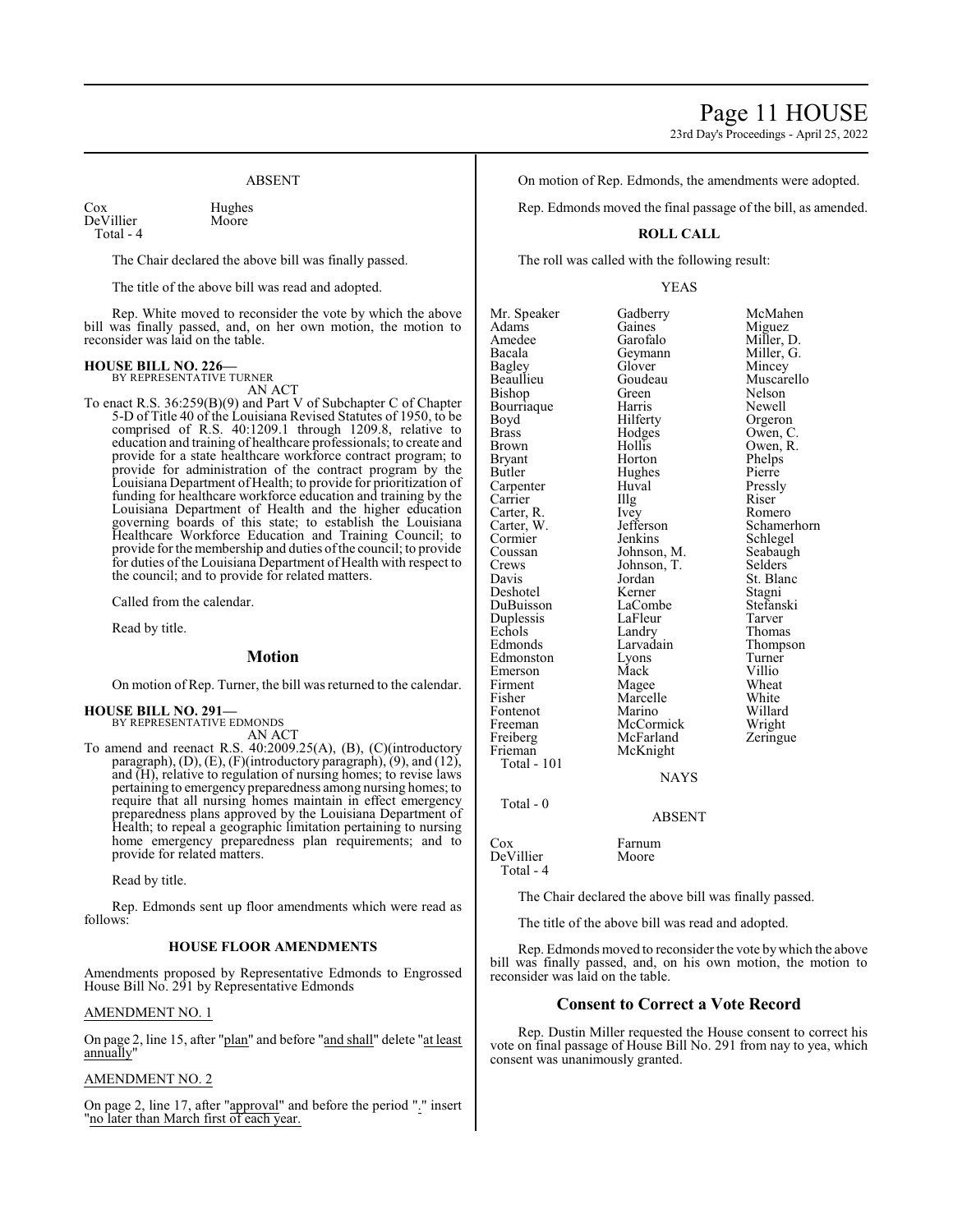# Page 12 HOUSE

23rd Day's Proceedings - April 25, 2022

#### **HOUSE BILL NO. 299—** BY REPRESENTATIVE AMEDEE

AN ACT

To enact R.S. 42:17(E), relative to meetings of public bodies; to provide for an exception to requirements regarding meetings of public bodies; to authorize the receipt of certain information regarding natural disasters and declared emergencies by public bodies outside of an open meeting; and to provide for related matters.

Read by title.

Rep. Amedee moved the final passage of the bill.

# **ROLL CALL**

The roll was called with the following result:

#### YEAS

Miguez Miller, D. Miller, G. Mincey Muscarello Nelson Newell Orgeron Owen, C. Owen, R. Phelps Pierre Pressly<br>Riser

R<sub>omero</sub> Schamerhorn Schlegel Seabaugh Selders<sup>'</sup> St. Blanc Stagni Stefanski Tarver Thomas Thompson Turner<br>Villio

| Mr. Speaker<br>Adams | Gadberry<br>Gaines         | McMahen              |
|----------------------|----------------------------|----------------------|
| Amedee               | Garofalo                   | Miguez<br>Miller, D. |
| Bacala               |                            | Miller, G.           |
|                      | Geymann<br>Glover          |                      |
| Bagley<br>Beaullieu  | Goudeau                    | Mincey<br>Muscarelle |
|                      | Green                      | Nelson               |
| Bishop               | Harris                     | Newell               |
| Bourriaque           |                            |                      |
| Boyd                 | Hilferty                   | Orgeron              |
| <b>Brass</b>         | Hodges<br>Hollis           | Owen, C.             |
| Brown                |                            | Owen, R.             |
| Bryant               | Horton                     | Phelps               |
| Butler               | Hughes                     | Pierre               |
| Carpenter            | Huval                      | Pressly              |
| Carrier              | Illg                       | Riser                |
| Carter, R.           | Ivey                       | Romero               |
| Carter, W.           | Jefferson                  | Schamerho            |
| Cormier              | Jenkins                    | Schlegel             |
| Coussan              | Johnson, M.                | Seabaugh             |
| Crews                | Johnson, T.                | Selders              |
| Davis                | Jordan                     | St. Blanc            |
| Deshotel             | Kerner                     | Stagni               |
| DuBuisson            | LaCombe                    | Stefanski            |
| Duplessis            | LaFleur                    | Tarver               |
| Echols               | Landry                     | Thomas               |
| Edmonds              | Larvadain                  | Thompson             |
| Edmonston            | Lyons                      | Turner               |
| Emerson              | Mack                       | Villio               |
| Firment              | Magee                      | Wheat                |
| Fisher               | Marcelle                   | White                |
| Fontenot             | Marino                     | Willard              |
| Freeman              | McCormick                  | Wright               |
| Freiberg             | McFarland                  | Zeringue             |
| Frieman              | McKnight                   |                      |
| Total - 101          |                            |                      |
|                      | <b>NAYS</b>                |                      |
| Total - 0            |                            |                      |
|                      | $\lambda$ DOD $\lambda$ IT |                      |

#### ABSENT

| Cox       | Farnum |
|-----------|--------|
| DeVillier | Moore  |
| Total - 4 |        |

The Chair declared the above bill was finally passed.

The title of the above bill was read and adopted.

Rep. Amedee moved to reconsider the vote by which the above bill was finally passed, and, on her own motion, the motion to reconsider was laid on the table.

# **HOUSE BILL NO. 324—**

BY REPRESENTATIVE ORGERON AN ACT

To amend and reenact R.S. 56:421(B)(5), (13), and (14) and 421(C) and to enact R.S. 56:421(B)(15), relative to the composition of the Oyster Task Force; to provide for members appointed by the Louisiana Oyster Dealers and Growers Association; and to provide for related matters.

Read by title.

Rep. Bourriaque sent up floor amendments which were read as follows:

# **HOUSE FLOOR AMENDMENTS**

Amendments proposed by Representative Bourriaque to Engrossed House Bill No. 324 by Representative Orgeron

#### AMENDMENT NO. 1

On page 1, line 2, after " $(5)$ ," and before " $(13)$ ," insert " $(8)$ ,"

AMENDMENT NO. 2

On page 1, line 7, after "(5)," and before "(13)," insert "(8),"

# AMENDMENT NO. 3

On page 1, after line 19, insert the following:

"(8) One member appointed by the Calcasieu Lake Oyster Task Force Cameron Parish police jury.

 $*$  \*  $*$  \*

On motion of Rep. Bourriaque, the amendments were adopted.

Rep. Orgeron moved the final passage of the bill, as amended.

#### **ROLL CALL**

The roll was called with the following result:

#### YEAS

| Mr. Speaker | Frieman     | McK         |
|-------------|-------------|-------------|
| Adams       | Gadberry    | McM         |
| Amedee      | Gaines      | Migu        |
| Bacala      | Garofalo    | Mille       |
| Bagley      | Geymann     | Mille       |
| Beaullieu   | Glover      | Minc        |
| Bishop      | Goudeau     | Musc        |
| Bourriaque  | Green       | Nelso       |
| Boyd        | Harris      | <b>Newe</b> |
| Brass       | Hilferty    | Orge:       |
| Brown       | Hodges      | Ower        |
| Bryant      | Hollis      | Ower        |
| Butler      | Horton      | Phelp       |
| Carpenter   | Hughes      | Pierr       |
| Carrier     | Huval       | Press       |
| Carter, R.  | Illg        | Riser       |
| Carter, W.  | Ivey        | Rom         |
| Cormier     | Jefferson   | Schai       |
| Coussan     | Jenkins     | Schle       |
| Crews       | Johnson, M. | Seab        |
| Davis       | Johnson, T. | Selde       |
| Deshotel    | Jordan      | St. B       |
| DuBuisson   | Kerner      | Stagr       |
| Duplessis   | LaCombe     | Stefa       |
| Echols      | LaFleur     | Tarve       |
| Edmonds     | Landry      | Thon        |

Frieman McKnight<br>Frieman McMahen Fadberry McMahen<br>Faines Miguez <sup>G</sup>aines Miguez<br>Garofalo Miller. 1 Bacala Garofalo Miller, D. Beymann Miller, G.<br>Blover Mincey Flover Mincey<br>Foudeau Muscar Muscarello Breen Nelson<br>Bourris Newell Iarris Newell<br>Iilferty Orgeror Iilferty Orgeron<br>Iodges Owen, C Fodges Owen, C.<br>Follis Owen, R Iollis Owen, R.<br>Iorton Phelps Phelps<br>Pierre Iuval Pressly<br>Ilg Riser Carter, W. Ivey Romero efferson Schamerhorn<br>
enkins Schlegel enkins<br>
ohnson, M. Seabaugl Seabaugh<br>Selders ordan St. Blanc<br>Cerner Stagni Lerner Stagni<br>Combe Stefan: Stefanski<br>Tarver aFleur Tarver.<br>Thomas Thomas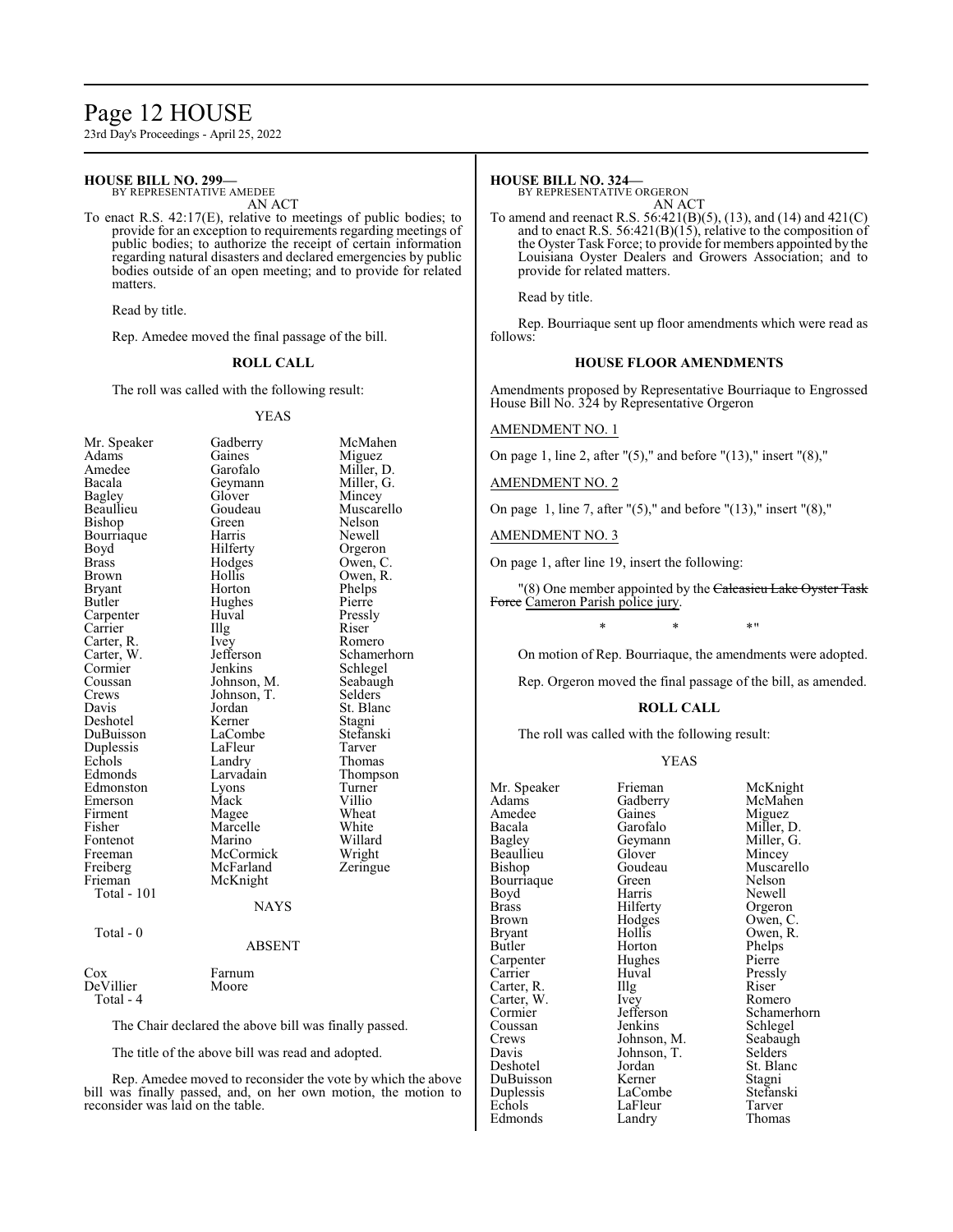# Page 13 HOUSE

23rd Day's Proceedings - April 25, 2022

| Edmonston          | Larvadain   | Thompson |
|--------------------|-------------|----------|
| Emerson            | Lyons       | Turner   |
| Farnum             | Mack        | Villio   |
| Firment            | Magee       | Wheat    |
| Fisher             | Marcelle    | White    |
| Fontenot           | Marino      | Willard  |
| Freeman            | McCormick   | Wright   |
| Freiberg           | McFarland   | Zeringue |
| <b>Total - 102</b> |             |          |
|                    | <b>NAYS</b> |          |

# Total - 0 ABSENT

Cox DeVillier Moore Total - 3

The Chair declared the above bill was finally passed.

The title of the above bill was read and adopted.

Rep. Orgeron moved to reconsider the vote by which the above bill was finally passed, and, on his own motion, the motion to reconsider was laid on the table.

#### **HOUSE BILL NO. 332—** BY REPRESENTATIVE BOURRIAQUE

AN ACT

To amend and reenact R.S. 56:333(G)(1), relative to the frequency of mullet stock assessments; to require the Wildlife and Fisheries Commission to conduct a stock assessment on mullet every five years; and to provide for related matters.

Read by title.

Rep. Bourriaque moved the final passage of the bill.

# **ROLL CALL**

The roll was called with the following result:

# YEAS

| Mr. Speaker | Frieman     | McMahen    |
|-------------|-------------|------------|
| Adams       | Gadberry    | Miguez     |
| Amedee      | Gaines      | Miller, D. |
| Bacala      | Garofalo    | Miller, G. |
| Bagley      | Geymann     | Mincey     |
| Beaullieu   | Glover      | Muscarello |
| Bishop      | Goudeau     | Nelson     |
| Bourriaque  | Green       | Newell     |
| Boyd        | Harris      | Orgeron    |
| Brass       | Hilferty    | Owen, C.   |
| Brown       | Hodges      | Owen, R.   |
| Bryant      | Hollis      | Phelps     |
| Butler      | Horton      | Pierre     |
| Carpenter   | Hughes      | Pressly    |
| Carrier     | Huval       | Riser      |
| Carter, R.  | Illg        | Romero     |
| Carter, W.  | Ivey        | Schamerho  |
| Cormier     | Jefferson   | Schlegel   |
| Coussan     | Jenkins     | Seabaugh   |
| Crews       | Johnson, M. | Selders    |
| Davis       | Johnson, T. | St. Blanc  |
| Deshotel    | Jordan      | Stagni     |
| DuBuisson   | Kerner      | Stefanski  |
| Duplessis   | LaCombe     | Tarver     |
| Echols      | LaFleur     | Thomas     |
| Edmonds     | Landry      | Thompson   |
| Edmonston   | Larvadain   | Turner     |
| Emerson     | Lyons       | Villio     |
| Farnum      | Mack        | Wheat      |

Miller, G.<br>Mincey Muscarello<br>Nelson Pierre<br>Pressly Schamerhorn<br>Schlegel Seabaugh<br>Selders Stefanski<br>Tarver Thompson<br>Turner

Freeman McCormick<br>Freiberg McKnight Total  $-101$ 

Total - 0

DeVillier Total - 4

Firment Magee White<br>
Fisher Marcelle Willard Marcelle Willard<br>
Marino Wright Fontenot Marino Wright<br>
Freeman McCormick Zeringue McKnight

NAYS

ABSENT

Cox McFarland<br>DeVillier Moore

The Chair declared the above bill was finally passed.

The title of the above bill was read and adopted.

Rep. Bourriaque moved to reconsider the vote by which the above bill was finally passed, and, on his own motion, the motion to reconsider was laid on the table.

#### **HOUSE BILL NO. 339—**

BY REPRESENTATIVE COUSSAN AN ACT

To amend and reenact R.S. 22:1836(A)(2)(introductory paragraph) and to enact R.S. 22:1836(A)(3), relative to health insurance; to prohibit a coordination of benefits provision that permits a plan to delay or deny payment for rendered healthcare services solely on the basis of the insured's failure to provide existence of an additional health benefit plan; to provide for effectiveness; to provide for technical changes; and to provide for related matters.

Read by title.

Rep. Horton, on behalf of the Legislative Bureau, sent up floor amendments which were read as follows:

#### **HOUSE FLOOR AMENDMENTS**

Amendments proposed by Representative Horton on behalf of the Legislative Bureau to Engrossed House Bill No. 339 by Representative Coussan

#### AMENDMENT NO. 1

On page 1, line 2, following "R.S." and before "and" change  $"22$ :  $1836(A)(2)$  (introductory paragraph)" to "22:1836(A)(introductory paragraph) and (2)(introductory paragraph)"

# AMENDMENT NO. 2

On page 1, line 9, following "R.S." and before "hereby" change  $"22:1836(A)(2)(introducing order to be a graph)$  is" to "22:1836(A)(introductoryparagraph) and (2)(introductoryparagraph) are"

On motion of Rep. Horton, the amendments were adopted.

Rep. Coussan moved the final passage of the bill, as amended.

# **ROLL CALL**

The roll was called with the following result:

Gadberry

# YEAS

Mr. Speaker Frieman McMahen<br>Adams Gadberry Miguez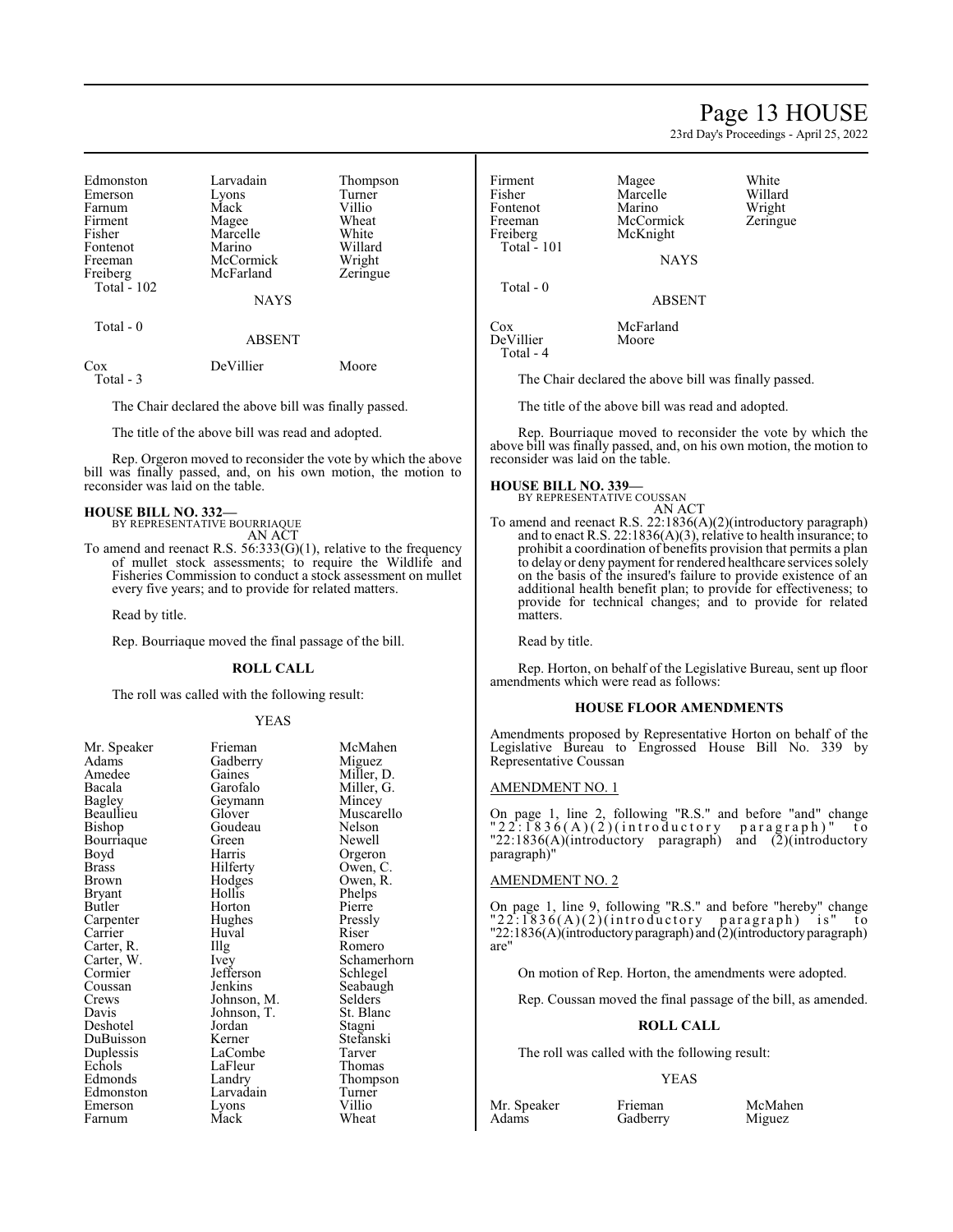# Page 14 HOUSE

23rd Day's Proceedings - April 25, 2022

| Amedee                  | Gaines        | Miller, D.     | Bacala                  | Gaines        | Miller, G.       |
|-------------------------|---------------|----------------|-------------------------|---------------|------------------|
| Bacala                  | Garofalo      | Miller, G.     | <b>Bagley</b>           | Garofalo      | Mincey           |
| <b>Bagley</b>           | Geymann       | Mincey         | Beaullieu               | Geymann       | Muscarello       |
| Beaullieu               | Glover        | Muscarello     | Bishop                  | Glover        | Nelson           |
| Bishop                  | Goudeau       | Nelson         | Bourriaque              | Goudeau       | Newell           |
| Bourriaque              | Green         | Newell         | Boyd                    | Green         | Orgeron          |
| Boyd                    | Harris        | Orgeron        | <b>Brass</b>            | Harris        | Owen, C.         |
| <b>Brass</b>            | Hilferty      | Owen, C.       | <b>Brown</b>            | Hilferty      | Owen, R.         |
| <b>Brown</b>            | Hodges        | Owen, R.       |                         | Hodges        |                  |
|                         | Hollis        |                | <b>Bryant</b><br>Butler | Hollis        | Phelps<br>Pierre |
| <b>Bryant</b><br>Butler |               | Phelps         |                         | Horton        |                  |
|                         | Horton        | Pierre         | Carpenter               | Huval         | Pressly          |
| Carpenter               | Hughes        | Pressly        | Carrier                 |               | Riser            |
| Carrier                 | Huval         | Riser          | Carter, R.              | Illg          | Romero           |
| Carter, R.              | Illg          | Romero         | Carter, W.              | Ivey          | Schamerhorn      |
| Carter, W.              | Ivey          | Schamerhorn    | Cormier                 | Jefferson     | Schlegel         |
| Cormier                 | Jefferson     | Schlegel       | Coussan                 | Jenkins       | Seabaugh         |
| Coussan                 | Jenkins       | Seabaugh       | Crews                   | Johnson, M.   | Selders          |
| Crews                   | Johnson, M.   | <b>Selders</b> | Davis                   | Johnson, T.   | St. Blanc        |
| Davis                   | Johnson, T.   | St. Blanc      | Deshotel                | Jordan        | Stagni           |
| Deshotel                | Jordan        | Stagni         | DeVillier               | Kerner        | Stefanski        |
| DeVillier               | Kerner        | Stefanski      | DuBuisson               | LaCombe       | Tarver           |
| DuBuisson               | LaCombe       | Tarver         | Duplessis               | Landry        | Thomas           |
| Duplessis               | LaFleur       | Thomas         | Echols                  | Larvadain     | Thompson         |
| Echols                  | Landry        | Thompson       | Edmonds                 | Lyons         | Turner           |
| Edmonds                 | Larvadain     | Turner         | Edmonston               | Mack          | Villio           |
| Edmonston               | Lyons         | Villio         | Emerson                 | Magee         | Wheat            |
| Emerson                 | Mack          | Wheat          | Farnum                  | Marcelle      | White            |
| Farnum                  | Magee         | White          | Firment                 | Marino        | Willard          |
| Firment                 | Marcelle      | Willard        | Fisher                  | McCormick     | Wright           |
| Fisher                  | Marino        | Wright         | Fontenot                | McFarland     | Zeringue         |
| Fontenot                | McCormick     | Zeringue       | Freeman                 | McKnight      |                  |
| Freeman                 | McFarland     |                | <b>Total - 101</b>      |               |                  |
| Freiberg                | McKnight      |                |                         | <b>NAYS</b>   |                  |
| <b>Total - 103</b>      |               |                |                         |               |                  |
|                         | <b>NAYS</b>   |                | Total - 0               |               |                  |
|                         |               |                |                         | <b>ABSENT</b> |                  |
| Total - 0               |               |                |                         |               |                  |
|                         | <b>ABSENT</b> |                | Cox                     | LaFleur       |                  |
|                         |               |                | Hughes                  | Moore         |                  |
| Cox                     | Moore         |                | Total - 4               |               |                  |

Total - 2

The Chair declared the above bill was finally passed.

The title of the above bill was read and adopted.

Rep. Coussan moved to reconsider the vote by which the above bill was finally passed, and, on his own motion, the motion to reconsider was laid on the table.

# **HOUSE BILL NO. 422—** BY REPRESENTATIVE STEFANSKI

AN ACT To amend and reenact R.S. 56:116.1(A)(6) and to enact R.S. 56:8(153) and 116.3(H), relative to the taking of deer by precharged pneumatic devices; to provide for definitions; to provide for methods of taking; to provide for requirements and restrictions; and to provide for related matters.

Read by title.

Rep. Stefanski moved the final passage of the bill.

# **ROLL CALL**

The roll was called with the following result:

# YEAS

| Mr. Speaker | Freiberg | McMahen    |
|-------------|----------|------------|
| Adams       | Frieman  | Miguez     |
| Amedee      | Gadberry | Miller, D. |

The Chair declared the above bill was finally passed.

The title of the above bill was read and adopted.

Rep. Stefanski moved to reconsider the vote by which the above bill was finally passed, and, on his own motion, the motion to reconsider was laid on the table.

# **HOUSE BILL NO. 424—** BY REPRESENTATIVE TURNER

AN ACT To amend and reenact R.S. 37:1218 and 1218.1(A), relative to administration of immunizations and vaccines by pharmacists and other licensees of the Louisiana Board of Pharmacy; to decrease the minimum age at which a person may receive an immunization or vaccine from certain licensees of the Louisiana Board of Pharmacy; to establish requirements and standards for certain licensees of the Louisiana Board of Pharmacy relative to administration of immunizations and vaccines; to make technical changes and corrections; and to provide for related matters.

Read by title.

# **Motion**

On motion of Rep. Turner, the bill was returned to the calendar.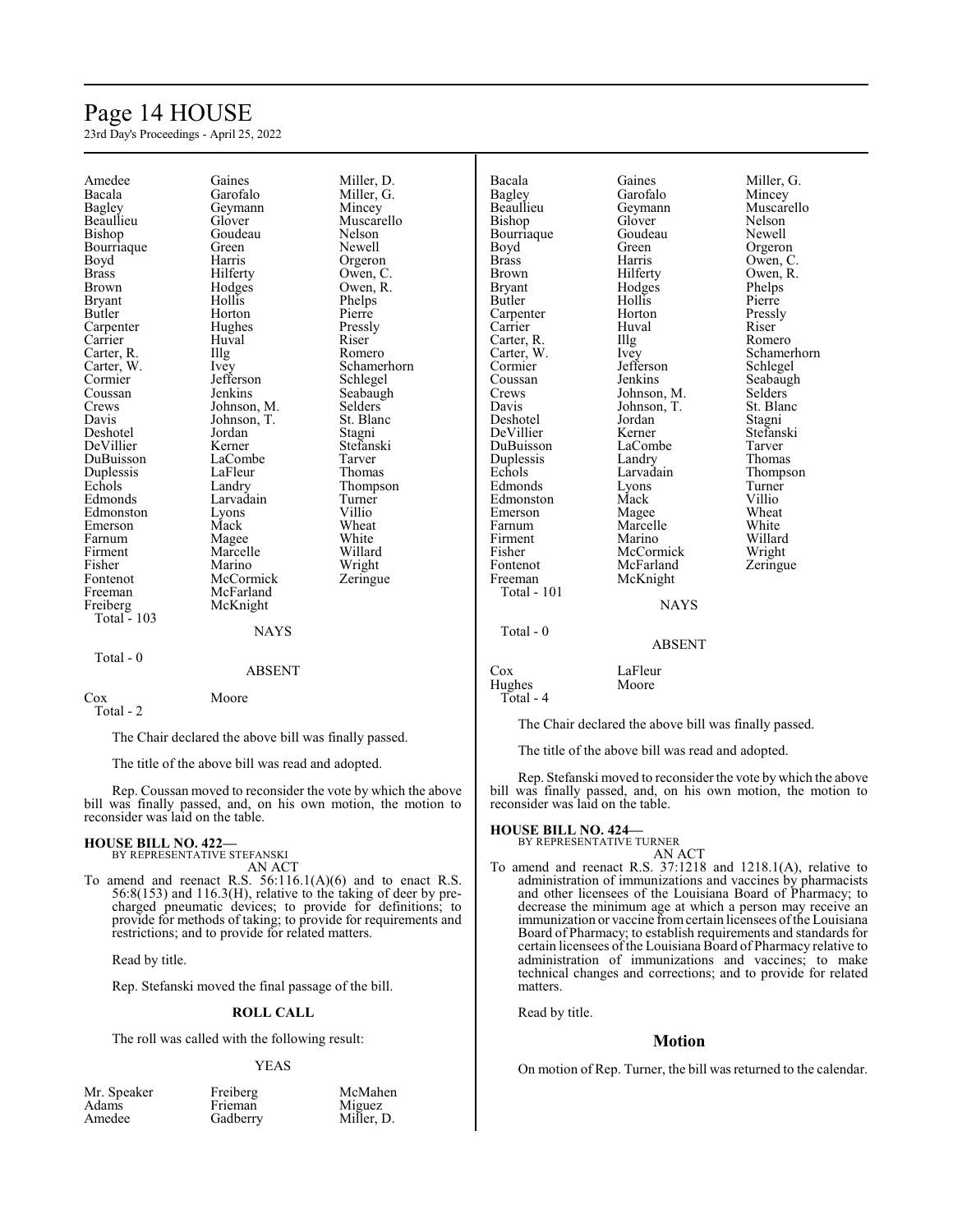**HOUSE BILL NO. 459—**

BY REPRESENTATIVES CHARLES OWEN, AMEDEE, AND HORTON AN ACT

To enact R.S. 22:1054.2 and Subpart A-1 of Part I of Subchapter A of Chapter 5-D of Title 40 of the Louisiana Revised Statutes of 1950, to be comprised of R.S. 40:1152.1 through 1152.6, relative to medical care and treatment; to enact certain requirements for healthcare providers and institutions relative to life-sustaining procedures; to provide relative to insurance coverage of such procedures; to provide for construction; to provide a limitation of liability; to provide for definitions; and to provide for related matters.

Read by title.

Rep. Charles Owen sent up floor amendments which were read as follows:

# **HOUSE FLOOR AMENDMENTS**

Amendments proposed by Representative Charles Owen to Engrossed House Bill No. 459 by Representative Charles Owen

# AMENDMENT NO. 1

On page 2, line 14, after "a patient," delete the remainder of the line and insert in lieu thereof "or a person who may consent to medical treatment on behalf of the patient,

# AMENDMENT NO. 2

On page 2, at the beginning of line 15, delete "representative,"

AMENDMENT NO. 3

On page 3, delete lines 3 and 4 in their entirety

# AMENDMENT NO. 4

On page 3, at the beginning of line 5, change "(4)" to "(3)"

# AMENDMENT NO. 5

On page 3, line 9, change "a legal representative of a patient," to "an individual who has authority to consent on behalf of a patient in accordance with R.S. 40:1159.4,"

# AMENDMENT NO. 6

On page 3, line 17, after "patient or" delete the remainder of the line and insert in lieu thereof "an individual who has authority to consent on behalf of the patient in accordance with R.S. 40:1159.4,

# AMENDMENT NO. 7

On page 3, at the beginning of line 18, delete "representative,"

# AMENDMENT NO. 8

On page 3, line 20, after "patient or" delete the remainder of the line and insert in lieu thereof "an individual who has legal authority to consent on his behalf."

On motion of Rep. Charles Owen, the amendments were adopted.

# **Acting Speaker Davis in the Chair**

**Speaker Pro Tempore Magee in the Chair**

# **Motion**

On motion of Rep. Charles Owen, the bill, as amended, was returned to the calendar.

# **Notice of Intention to Call**

Pursuant to House Rule No. 8.20(A), Rep. Charles Owen gave notice of his intention to call House Bill No. 459 from the calendar on Tuesday, April 26, 2022.

# **HOUSE BILL NO. 470—** BY REPRESENTATIVE MCKNIGHT

AN ACT

To enact R.S. 17:3914(N), relative to personally identifiable information of public school students; to require the disclosure ofsocial security numbers of certain students; to provide for the sharing of information with the Louisiana Workforce Commission; and to provide for related matters.

Read by title.

Rep. Horton, on behalf of the Legislative Bureau, sent up floor amendments which were read as follows:

# **HOUSE FLOOR AMENDMENTS**

Amendments proposed by Representative Horton on behalf of the Legislative Bureau to Engrossed House Bill No. 470 by Representative McKnight

# AMENDMENT NO. 1

On page 2, line 1, following "number" and before "the" change "<u>with</u>" to "<u>to</u>"

On motion of Rep. Horton, the amendments were adopted.

Rep. McKnight moved the final passage of the bill, as amended.

# **ROLL CALL**

The roll was called with the following result:

# YEAS

| Mr. Speaker  | Freiberg    | Migu             |
|--------------|-------------|------------------|
| Adams        | Frieman     | Miller           |
| Amedee       | Gadberry    | Miller           |
| Bacala       | Gaines      | Mince            |
| Bagley       | Glover      | Musca            |
| Beaullieu    | Goudeau     | Nelso            |
| Bishop       | Green       | Newe             |
| Bourriaque   | Harris      | Orger            |
| Boyd         | Hilferty    | Owen             |
| <b>Brass</b> | Hodges      | Owen             |
| Brown        | Horton      | Phelp            |
| Bryant       | Hughes      | Pierre           |
| Butler       | Huval       | Pressl           |
| Carpenter    | Illg        | Riser            |
| Carrier      | Ivey        | Rome             |
| Carter, R.   | Jefferson   | Schan            |
| Carter, W.   | Jenkins     | Schle            |
| Cormier      | Johnson, M. | Seaba            |
| Coussan      | Johnson, T. | Seldei           |
| Crews        | Jordan      | St. Bl           |
| Davis        | Kerner      | Stagn            |
| Deshotel     | LaCombe     | Stefar           |
| DuBuisson    | LaFleur     | Tarve            |
| Duplessis    | Landry      | Thom             |
| Echols       | Larvadain   | Thom             |
| Edmonds      | Mack        | Turne            |
| Edmonston    | Magee       | Villio           |
| Emarcon      | Morcello    | W <sub>han</sub> |

reiberg Miguez<br>Tieman Miller I rieman Miller, D.<br>Frieman Miller, G. adberry Miller, G.<br>aines Mincev Baines Mincey<br>Blover Muscare Muscarello<br>Nelson Freen Newell<br>Iarris Orgero External Series Creation Contractors Creative Contractors Contractors Contractors Contractors Contractors Contr<br>
Bourge Contractors Contractors Contractors Contractors Contractors Contractors Contractors Contractors Contra Filferty Owen, C.<br>
Rodges Owen, R. Forten Brass Coven, R.<br>Sorten Phelps Phelps<br>Pierre Pressly<br>Riser vey Romero<br>efferson Schamer efferson Schamerhorn<br>
enkins Schlegel Schlegel<br>Seabaugh bhnson, M. Seabaughnson, T. Seabaughnson, T. ordan St. Blanc<br>Cerner Stagni erner Stagni<br>aCombe Stefan: Stefanski<br>Tarver andry Thomas<br>arvadain Thomps arvadain Thompson<br>Iack Turner lack Turner<br>Iagee Villio Marcelle Wheat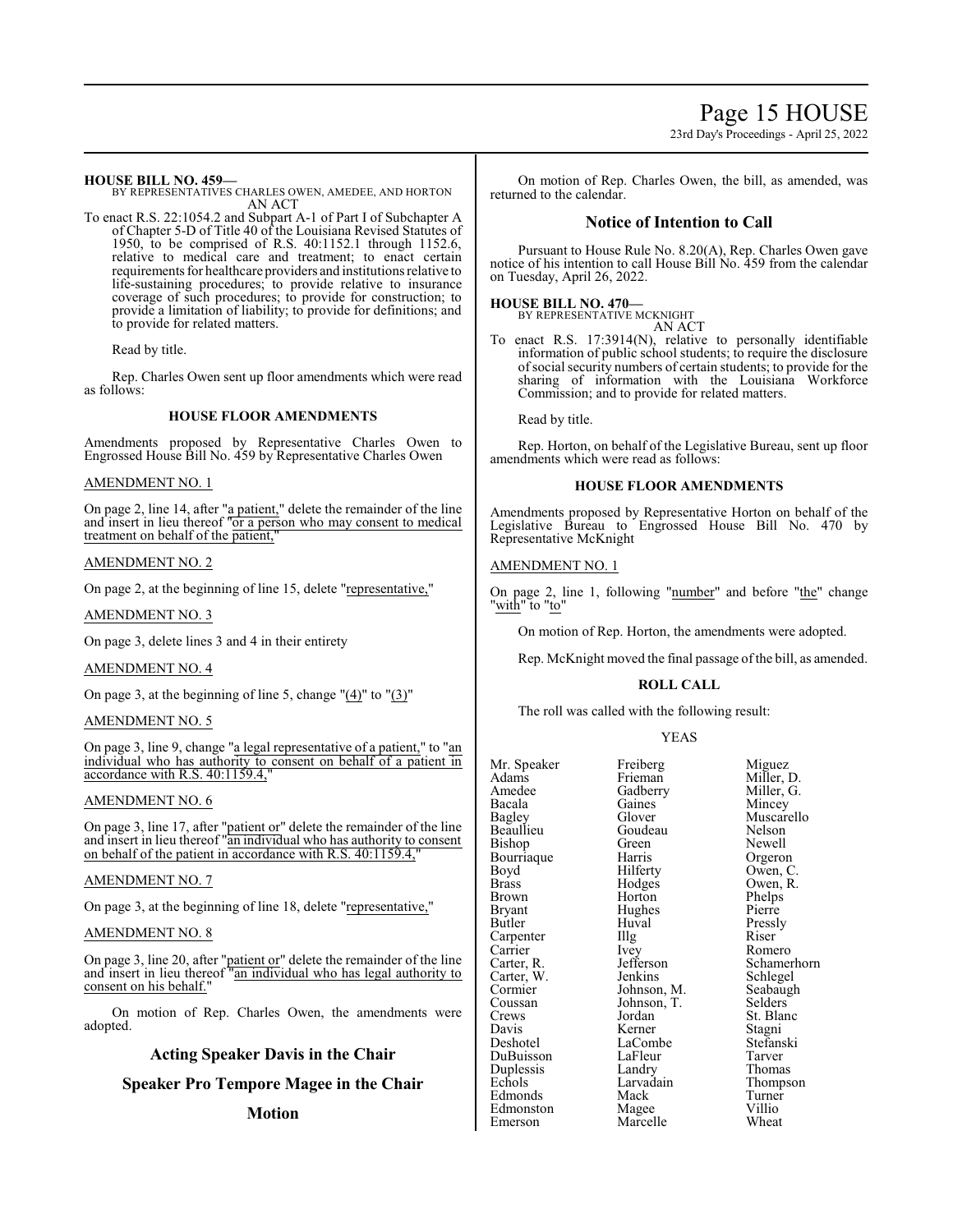# Page 16 HOUSE

23rd Day's Proceedings - April 25, 2022

| Farnum<br>Firment<br>Fisher<br>Fontenot<br>Freeman<br>Total - 98 | Marino<br>McCormick<br>McFarland<br>McKnight<br>McMahen<br><b>NAYS</b> | White<br>Willard<br>Wright<br>Zeringue |
|------------------------------------------------------------------|------------------------------------------------------------------------|----------------------------------------|
| Total $-0$                                                       | <b>ABSENT</b>                                                          |                                        |
| $\cos$<br>DeVillier<br>Garofalo<br>$Total - 7$                   | Geymann<br>Hollis<br>Lyons                                             | Moore                                  |

The Chair declared the above bill was finally passed.

The title of the above bill was read and adopted.

Rep. McKnight moved to reconsider the vote by which the above bill was finally passed, and, on his own motion, the motion to reconsider was laid on the table.

# **Suspension of the Rules**

On motion of Rep. Turner, the rules were suspended in order to take up and consider House and House Concurrent Resolutions on Third Reading for Final Consideration at this time.

# **House and House Concurrent Resolutions on Third Reading for Final Consideration**

The following House and House Concurrent Resolutions on third reading for final consideration were taken up and acted upon as follows:

#### **HOUSE CONCURRENT RESOLUTION NO. 47—** BY REPRESENTATIVE FREEMAN

A CONCURRENT RESOLUTION

To urge and request the State Board of Elementary and Secondary Education to require that age- and grade-appropriate instruction covering science, technology, engineering, mathematics, and environmental science be emphasized in curricula in public schools throughout the state in grades kindergarten through twelve.

Called from the calendar.

Read by title.

# **Motion**

On motion of Rep. Freeman, the resolution was returned to the calendar.

# **Notice of Intention to Call**

Pursuant to House Rule No. 8.20(A), Rep. Freeman gave notice of her intention to call House Concurrent Resolution No. 47 from the calendar on Wednesday, April 27, 2022.

# **House Bills and Joint Resolutions on Third Reading and Final Passage**

The following House Bills and Joint Resolutions on third reading and final passage were taken up and acted upon as follows:

# **HOUSE BILL NO. 213—**

BY REPRESENTATIVE GREGORY MILLER AN ACT

To enact R.S. 9:2449.1 and R.S. 22:911.1, relative to divorce; to provide for the automatic revocation of certain benefits upon divorce; to provide for certain retirement accounts; to provide for life insurance; to provide for liability; and to provide for related matters.

Called from the calendar.

Read by title.

# **Motion**

On motion of Rep. Gregory Miller, the bill was returned to the calendar.

# **Notice of Intention to Call**

Pursuant to House Rule No. 8.20(A), Rep. Gregory Miller gave notice of his intention to call House Bill No. 213 from the calendar on Tuesday, April 26, 2022.

# **HOUSE BILL NO. 585—** BY REPRESENTATIVE FREEMAN

AN ACT

To enact Code of Criminal Procedure Article 1005, relative to firearm data collection; to provide for required reporting of aggregate firearm transfer data to the Louisiana Commission on Law Enforcement; to provide for the creation of a standardized form used to report aggregate data fields; to provide for submission of forms; to provide for submission dates; to provide for publication of data; and to provide for related matters.

Called from the calendar.

Read by title.

# **Motion**

On motion of Rep. Freeman, the bill was returned to the calendar.

# **Notice of Intention to Call**

Pursuant to House Rule No. 8.20(A), Rep. Freeman gave notice of her intention to call House Bill No. 585 from the calendar on Tuesday, April 26, 2022.

# **HOUSE BILL NO. 979—**

BY REPRESENTATIVE FREEMAN AN ACT

To provide relative to the effectiveness of Act No. 366 of the 2021 Regular Session of the Legislature regarding student information; to provide for the continued effectiveness of provisions that require school governing authorities to share certain student information with the Department ofChildren and Family Services for the purpose of facilitating the administration of certain federal food assistance programs and that provide exceptions; and to provide for related matters.

Called from the calendar.

Read by title.

# **Motion**

On motion of Rep. Freeman, the bill was returned to the calendar.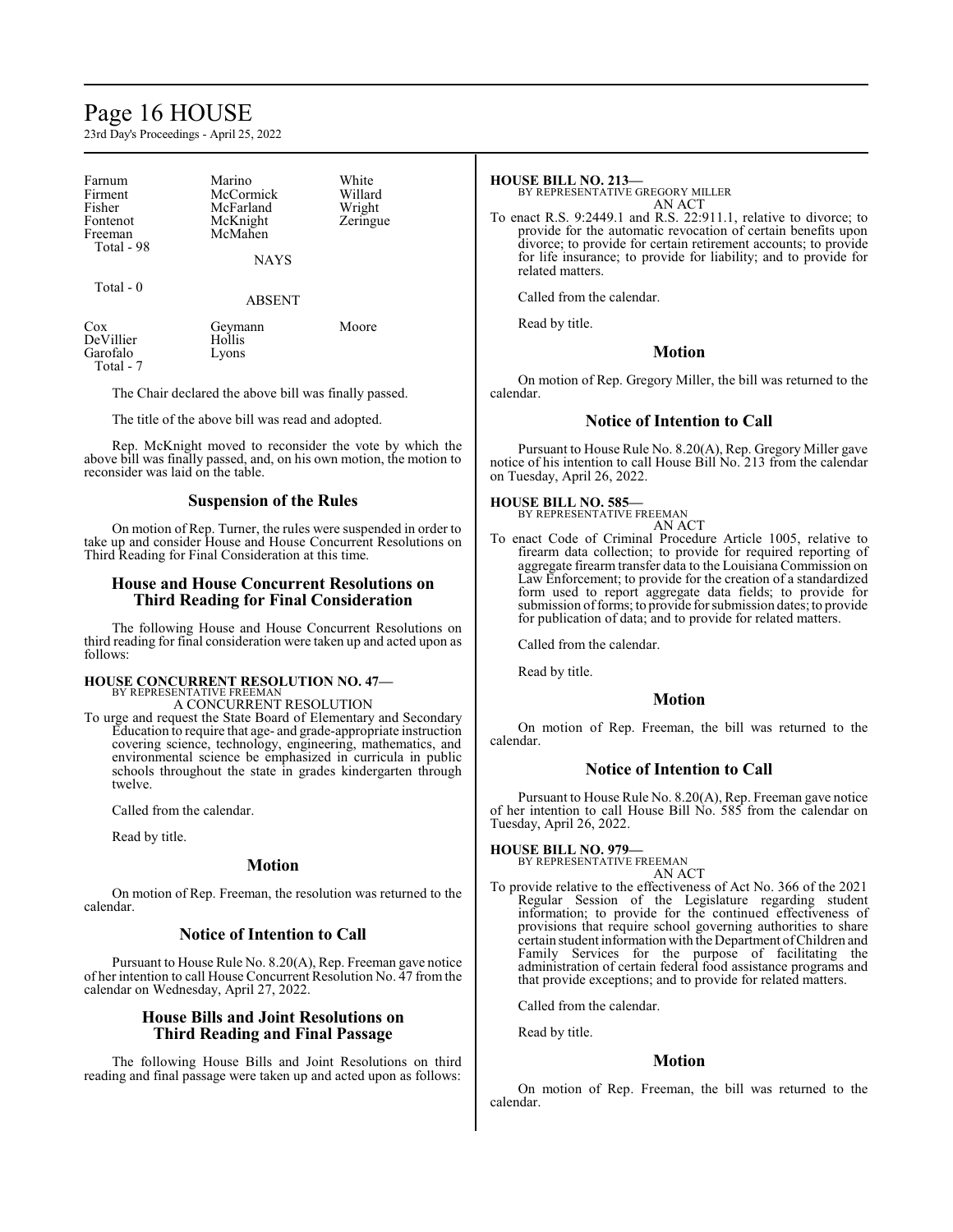23rd Day's Proceedings - April 25, 2022

# **Notice of Intention to Call**

Pursuant to House Rule No. 8.20(A), Rep. Freeman gave notice of her intention to call House Bill No. 979 from the calendar on Tuesday, April 26, 2022.

**HOUSE BILL NO. 986—**

BY REPRESENTATIVE EDMONDS AN ACT

To amend and reenact R.S. 17:194(B)(introductory paragraph) and to repeal R.S. 17:194(B)(1) and (2), relative to school nutrition programs; to provide relative to the use of state funds for school nutrition programs; and to provide for related matters.

Called from the calendar.

Read by title.

# **Motion**

On motion of Rep. Edmonds, the bill was returned to the calendar.

# **Notice of Intention to Call**

Pursuant to House Rule No. 8.20(A), Rep. Edmonds gave notice of his intention to call House Bill No. 986 from the calendar on Tuesday, April 26, 2022.

# **Suspension of the Rules**

On motion of Rep. Stefanski, the rules were suspended in order to take up and consider Petitions, Memorials, and Communications at this time.

# **Petitions, Memorials, and Communications**

The following petitions, memorials, and communications were received and read:

# **Message from the Senate**

# **ASKING CONCURRENCE IN SENATE CONCURRENT RESOLUTIONS**

# April 25, 2022

To the Honorable Speaker and Members of the House of Representatives:

I am directed to inform your honorable body that the Senate has adopted and asks your concurrence in the following Senate Concurrent Resolutions:

Senate Concurrent Resolution Nos. 34, 36 and 38

Respectfully submitted,

YOLANDA J. DIXON Secretary of the Senate

# **Senate Concurrent Resolutions Lying Over**

The following Senate Concurrent Resolutions contained in the message were taken up and acted upon as follows:

#### **SENATE CONCURRENT RESOLUTION NO. 34—** BY SENATOR PEACOCK

A CONCURRENT RESOLUTION

To commend Mikaylah Williams, a junior at Parkway High School, on being selected the 2021-2022 Gatorade Louisiana Girls Basketball Player of the Year award.

Read by title.

Lies over under the rules.

#### **SENATE CONCURRENT RESOLUTION NO. 36—** BY SENATOR CORTEZ

A CONCURRENT RESOLUTION

To commend Herb Schilling on being honored at the University of Louisiana-Lafayette Alumni Association's twenty-fifth annual Spring Gala.

Read by title.

Lies over under the rules.

# **SENATE CONCURRENT RESOLUTION NO. 38—**

BY SENATOR PEACOCK A CONCURRENT RESOLUTION To commend Robert J. Wright on his retirement from fifty years of exceptional radio broadcasting.

Read by title.

Lies over under the rules.

# **Suspension of the Rules**

On motion of Rep. Davis, the rules were suspended in order to take up and consider Introduction of Resolutions, House and House Concurrent at this time.

# **Introduction of Resolutions, House and House Concurrent**

The following members introduced the following entitled House and House Concurrent Resolutions, which were read the first time by their titles and placed upon the calendar for their second reading:

**HOUSE RESOLUTION NO. 85—** BY REPRESENTATIVES DAVIS, SCHEXNAYDER, AND TURNER A RESOLUTION

To commend Malcolm Broussard on the occasion of his retirement.

Read by title.

On motion of Rep. Davis, and under a suspension of the rules, the resolution was adopted.

# **HOUSE RESOLUTION NO. 86—**

BY REPRESENTATIVES FREEMAN AND DUSTIN MILLER A RESOLUTION

To designate May 1–7, 2022, as Tardive Dyskinesia Awareness Week.

Read by title.

On motion of Rep. Freeman, and under a suspension of the rules, the resolution was adopted.

#### **HOUSE CONCURRENT RESOLUTION NO. 91—** BY REPRESENTATIVE BRASS

A CONCURRENT RESOLUTION To commend the board of directors of the Louisiana School Boards Association.

Read by title.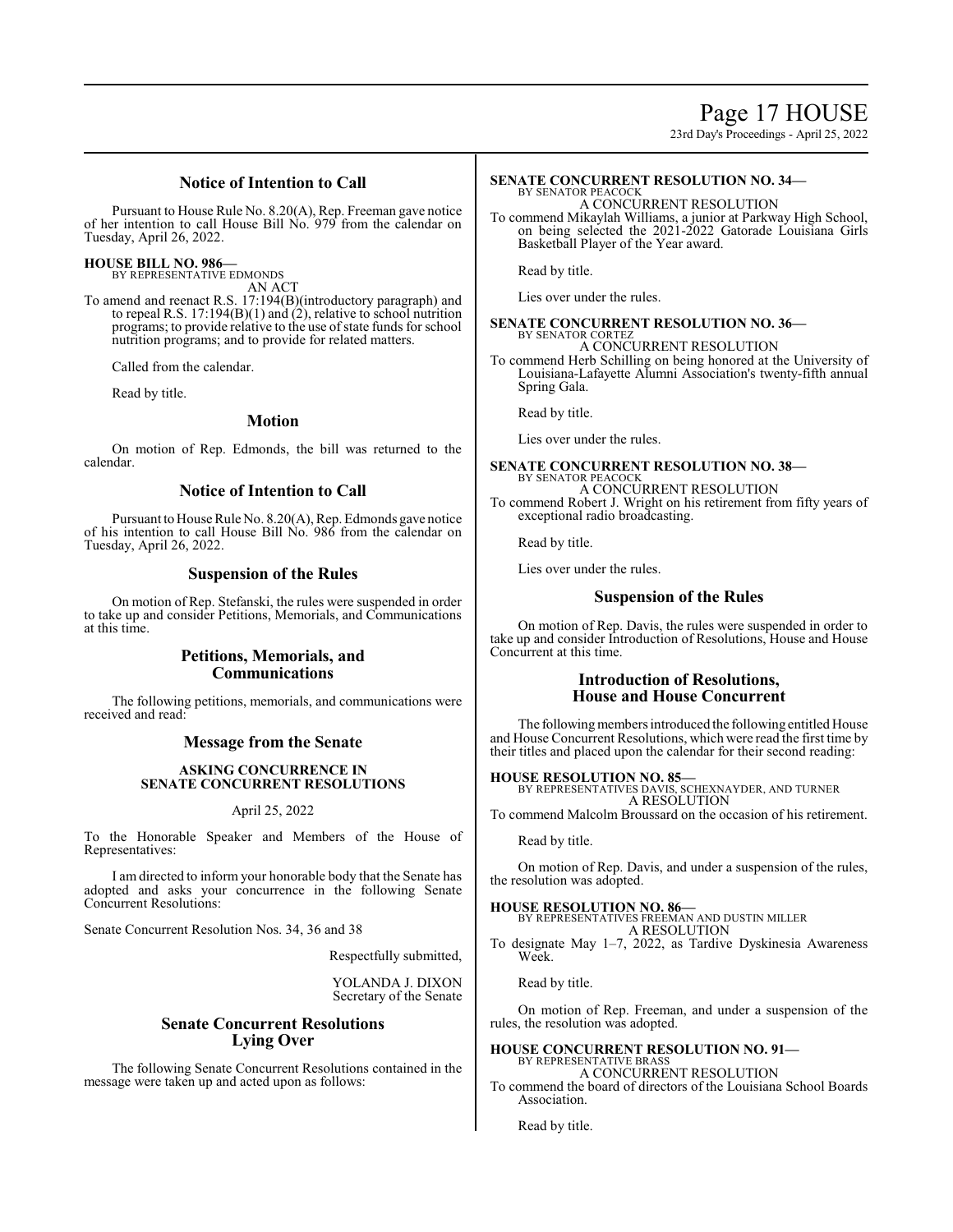# Page 18 HOUSE

23rd Day's Proceedings - April 25, 2022

On motion of Rep. Brass, and under a suspension of the rules, the resolution was adopted.

Ordered to the Senate.

# **Reports of Committees**

The following reports of committees were received and read:

Report of the Committee on

Appropriations

April 25, 2022

To the Speaker and Members of the House of Representatives:

I am directed by your Committee on Appropriations to submit the following report:

House Resolution No. 30, by Zeringue Reported favorably. (17-0)

House Bill No. 29, by Nelson (Joint Resolution) Reported favorably. (19-0)

House Bill No. 31, by Tarver, Phillip (Joint Resolution) Reported with amendments. (17-0)

House Bill No. 55, by Butler Reported with amendments. (17-0)

House Bill No. 65, by Zeringue Reported with amendments. (17-0)

House Bill No. 80, by Edmonds Reported favorably. (17-0)

House Bill No. 90, by Marcelle Reported favorably. (13-0)

House Bill No. 329, by Zeringue Reported with amendments. (17-0)

House Bill No. 477, by Coussan Reported with amendments. (20-0)

House Bill No. 724, by Bagley Reported with amendments. (16-0)

House Bill No. 860, by McFarland Reported favorably. (13-0)

> JEROME "ZEE" ZERINGUE Chairman

Report of the Committee on

Civil Law and Procedure

April 25, 2022

To the Speaker and Members of the House of Representatives:

I am directed by your Committee on Civil Law and Procedure to submit the following report:

House Bill No. 4, by Tarver, Phillip (Joint Resolution) Reported without amendments. (12-0)

House Bill No. 53, by Frieman (Joint Resolution) Reported with amendments. (11-1-1)

House Bill No. 250, by Magee (Joint Resolution) Reported with amendments. (12-0)

House Bill No. 953, by Seabaugh Reported favorably. (11-0-1)

> GREGORY A. MILLER Chairman

RULE 6.8(A) REPORT OF THE HOUSE COMMITTEE ON CIVIL LAW AND PROCEDURE ON HOUSE BILL NO. 4 (ENGROSSED)

April 25, 2022

I. SUMMARY OF JOINT RESOLUTION

House Bill No. 4 of the 2022 Regular Session by Representative Tarver, proposes to amend Article VIII, Section 3(B) and (C) of the Constitution of Louisiana.

HB 4 eliminates the gubernatorial appointment of three members of the State Board of Elementary and Secondary Education, providing for an all-elected membership and reducing the membership to eight.

II. CONSTITUTIONAL NECESSITY

The proposed measure cannot be accomplished statutorily.

III. PROPOSED ELECTION DATE

The proposed election date at which the proposition is to be submitted to the voters is November 8, 2022, which should ensure maximum voter turnout, to the extent practicable.

IV. OTHER PENDING MEASURES

HB 4 does not appear to conflict with another instrument.

Total joint resolutions introduced: 42

Total joint resolutions reported by other standing committees: 18

V. RECOMMENDATION

With Amendments

Without Amendments X

GREGORY A. MILLER Chairman

RULE 6.8(A) REPORT OF THE HOUSE COMMITTEE ON CIVIL LAW AND PROCEDURE ON HOUSE BILL NO. 250

April 25, 2022

I. SUMMARY OF JOINT RESOLUTION

House Bill No. 250 of the 2022 Regular Session by Representative Magee , proposes to amend Article  $\bar{V}II$ , Section 10.8(C)(3)(b) of the Constitution of Louisiana.

HB 250 proposes to require appropriations from the Education Excellence Fund to École Pointe-au-Chien.

# II. CONSTITUTIONAL NECESSITY

The proposed measure cannot be accomplished statutorily.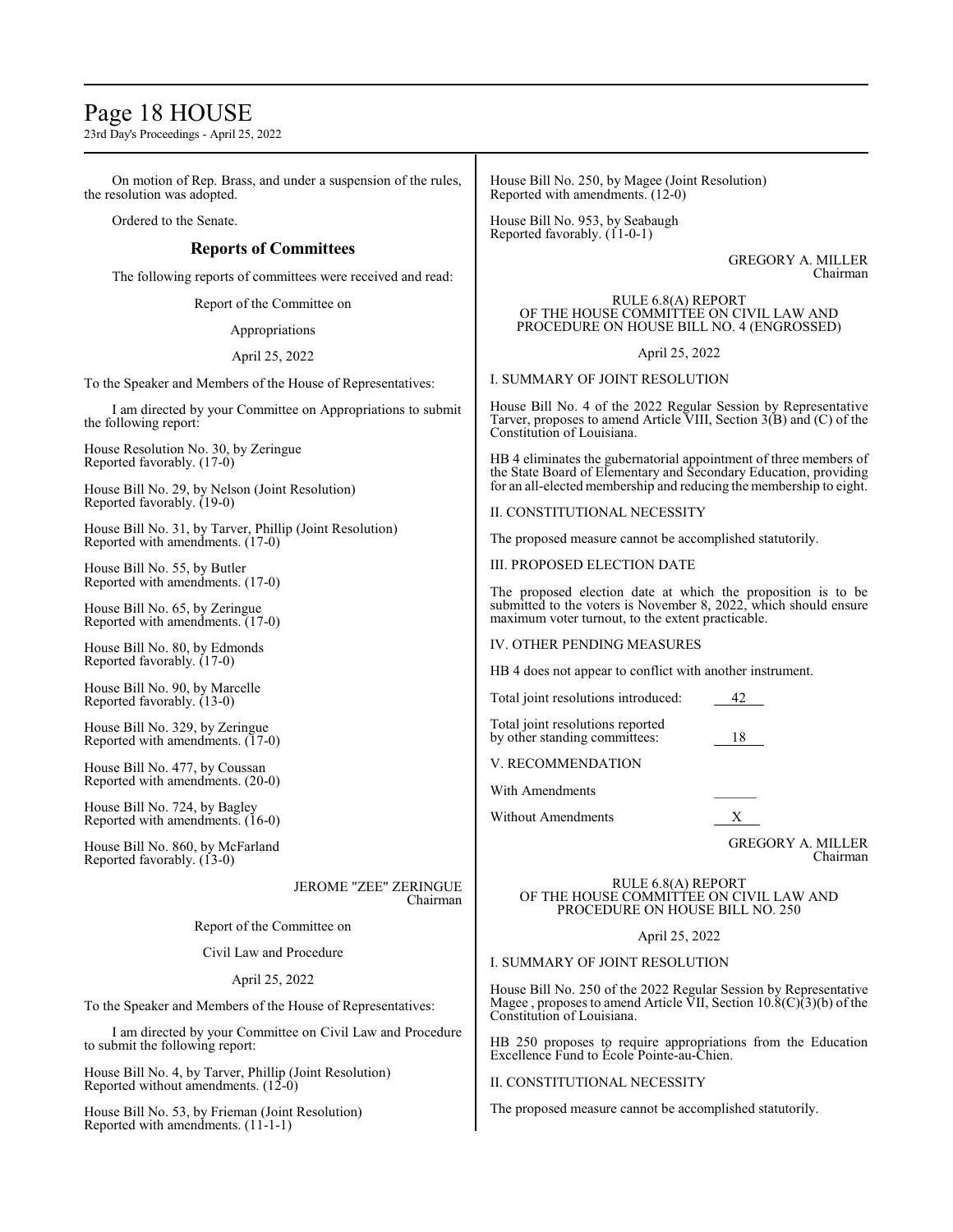# Page 19 HOUSE

23rd Day's Proceedings - April 25, 2022

# III. PROPOSED ELECTION DATE

The proposed election date at which the proposition is to be submitted to the voters is November 8, 2022, which should ensure maximum voter turnout, to the extent practicable.

#### IV. OTHER PENDING MEASURES

HB 250 does not appear to conflict with another instrument.

Total joint resolutions introduced: 42

Total joint resolutions reported by other standing committees: 18

#### V. RECOMMENDATION

With Amendments X

Without Amendments

GREGORY A. MILLER Chairman

Report of the Committee on

# Commerce

### April 25, 2022

To the Speaker and Members of the House of Representatives:

I am directed by your Committee on Commerce to submit the following report:

House Resolution No. 25, by Orgeron Reported with amendments. (12-0)

House Bill No. 303, by Freeman Reported favorably. (14-0)

House Bill No. 555, by Owen, Charles Reported with amendments. (13-0)

House Bill No. 597, by Freeman Reported by substitute. (14-0)

House Bill No. 639, by Pressly Reported with amendments.  $(12-0)$ 

House Bill No. 665, by Willard Reported by substitute. (13-0)

House Bill No. 1015, by Schexnayder Reported with amendments. (13-0)

House Bill No. 1040, by LaCombe Reported with amendments. (12-0)

Senate Bill No. 381, by Ward Reported with amendments. (9-3)

> PAULA P. DAVIS Chairman

The above Senate Bills reported favorably or with amendments were referred to the Legislative Bureau.

Report of the Committee on

Transportation, Highways and Public Works

# April 25, 2022

To the Speaker and Members of the House of Representatives:

I am directed by your Committee on Transportation, Highways and Public Works to submit the following report:

House Bill No. 150, by St. Blanc Reported with amendments. (9-0)

House Bill No. 469, by Johnson, Travis Reported favorably. (9-0)

House Bill No. 587, by Hilferty Reported favorably. (10-0)

House Bill No. 776, by Glover Reported with amendments. (11-0)

House Bill No. 869, by Romero Reported with amendments. (10-0)

> MARK WRIGHT Chairman

Report of the Committee on

Ways and Means

April 25, 2022

To the Speaker and Members of the House of Representatives:

I am directed by your Committee on Ways and Means to submit the following report:

House Bill No. 1007, by Phelps Reported with amendments. (14-0)

> STUART J. BISHOP Chairman

# **House Bills and Joint Resolutions on Second Reading to be Referred**

The following House Bills and Joint Resolutions on second reading to be referred to committees were taken up, read, and referred to committees, as follows:

# **Motion**

Rep. Marino moved that the Committee on Agriculture, Forestry, Aquaculture, and Rural Development be discharged from further consideration of House Bill No. 767.

Rep. Thomas objected.

By a vote of 64 yeas and 22 nays, the House agreed to discharge the Committee on Agriculture, Forestry, Aquaculture, and Rural Development from further consideration of the bill.

**HOUSE BILL NO. 767—**

BY REPRESENTATIVE MARINO AN ACT

To amend and reenact R.S. 40:1046(H)(2)(a) and (b), (3), and (4)(a) and to enact R.S.  $40:1046(H)(4)(g)$  and (h), relative to the therapeutic use of marijuana; to provide for licensure of production facilities; and to provide for related matters.

Read by title.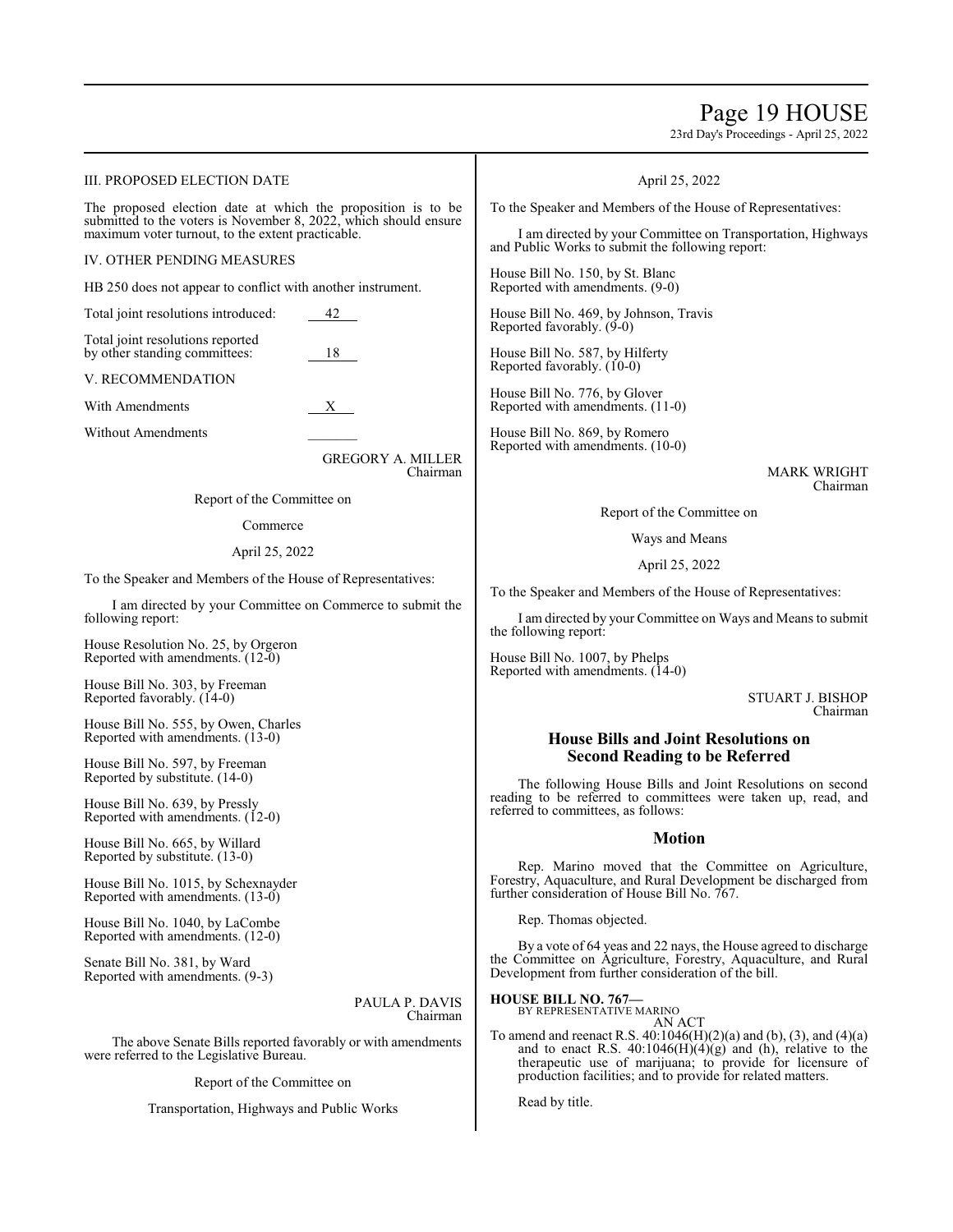# Page 20 HOUSE

23rd Day's Proceedings - April 25, 2022

On motion of Rep. Marino, the bill was recommitted to the Committee on Health and Welfare.

# **Privileged Report of the Committee on Enrollment**

# April 25, 2022

To the honorable Speaker and Members of the House of Representatives:

I am directed by your Committee on Enrollment to submit the following report:

The following House Resolutions have been properly enrolled:

# **HOUSE RESOLUTION NO. 20—** BY REPRESENTATIVES STEFANSKI AND GAROFALO

A RESOLUTION

To adopt House Rule 8.23 of the Rules of Order of the House of Representatives and to repeal House Rule 8.21 of the Rules of Order of the House of Representatives relative to procedures and requirements applicable to conference committee reports.

**HOUSE RESOLUTION NO. 76—** BY REPRESENTATIVE STAGNI

A RESOLUTION

To commend Louisiana State University student Cale Locicero on being named a 2022 Goldwater Scholar.

**HOUSE RESOLUTION NO. 78—**

BY REPRESENTATIVE MARCELLE A RESOLUTION

To commend Victoria Williams on her selection by Louisiana Public Broadcasting as a 2022 Louisiana Young Hero.

Respectfully submitted,

STEPHANIE HILFERTY Chairwoman

The above House Resolutions contained in the report were signed by the Speaker of the House and taken by the Clerk of the House to the Secretary of State in accordance with the rules of the House.

# **Privileged Report of the Committee on Enrollment**

# April 25, 2022

To the honorable Speaker and Members of the House of Representatives:

I am directed by your Committee on Enrollment to submit the following report:

The following House Concurrent Resolutions have been properly enrolled:

# **HOUSE CONCURRENT RESOLUTION NO. 77—** BY REPRESENTATIVE IVEY

A CONCURRENT RESOLUTION

To designate April 2022 as Sexual Assault Awareness Month in the state of Louisiana.

Respectfully submitted,

STEPHANIE HILFERTY Chairwoman

The above House Concurrent Resolutions contained in the report were signed by the Speaker of the House and taken to the Senate by the Clerk of the House and were signed by the President of

the Senate and taken by the Clerk of the House to the Secretary of State in accordance with the rules of the House.

# **Suspension of the Rules**

On motion of Rep. Harris, the rules were suspended to permit the Committee on Education to submit their weekly schedule on a day other than required by House Rule 14.23.

# **Suspension of the Rules**

On motion of Rep. Huval, the rules were suspended to permit the Committee on Insurance to submit their weekly schedule on a day other than required by House Rule 14.23.

# **Suspension of the Rules**

On motion of Rep. Gaines, the rules were suspended to permit the Committee on Judiciary to submit their weekly schedule on a day other than required by House Rule 14.23.

# **Suspension of the Rules**

On motion ofRep. Edmonds, the rules were suspended to permit the Committee on Municipal, Parochial and Cultural Affairs to submit their weekly schedule on a day other than required by House Rule 14.23.

# **Suspension of the Rules**

On motion ofRep. Davis, the rules were suspended to permit the Committee on Commerce to meet on Tuesday, April 26, 2022, and consider the following legislative instruments that were not listed on the weekly committee schedule as required by House Rule 14.23:

House Bill Nos. 574, 788, 950, 1023 and 1039

House Resolution No. 77

# **Leave of Absence**

Rep. Moore - 4 days

# **Adjournment**

On motion of Rep. Thompson, at 5:07 P.M., the House agreed to adjourn until Tuesday, April 26, 2022, at 2:00 P.M.

The Speaker Pro Tempore of the House declared the House adjourned until 2:00 P.M., Tuesday, April 26, 2022.

> MICHELLE D. FONTENOT Clerk of the House

ANGELA S. SMITH Assistant Clerk of the House / Journal Clerk

# **Committee Meeting Notices**

The following committees posted notices as follows:

Committee on Appropriations

Will meet at: 9:00 a.m.

Date: Tuesday, April 26, 2022

Location: Committee Room 5

Remarks: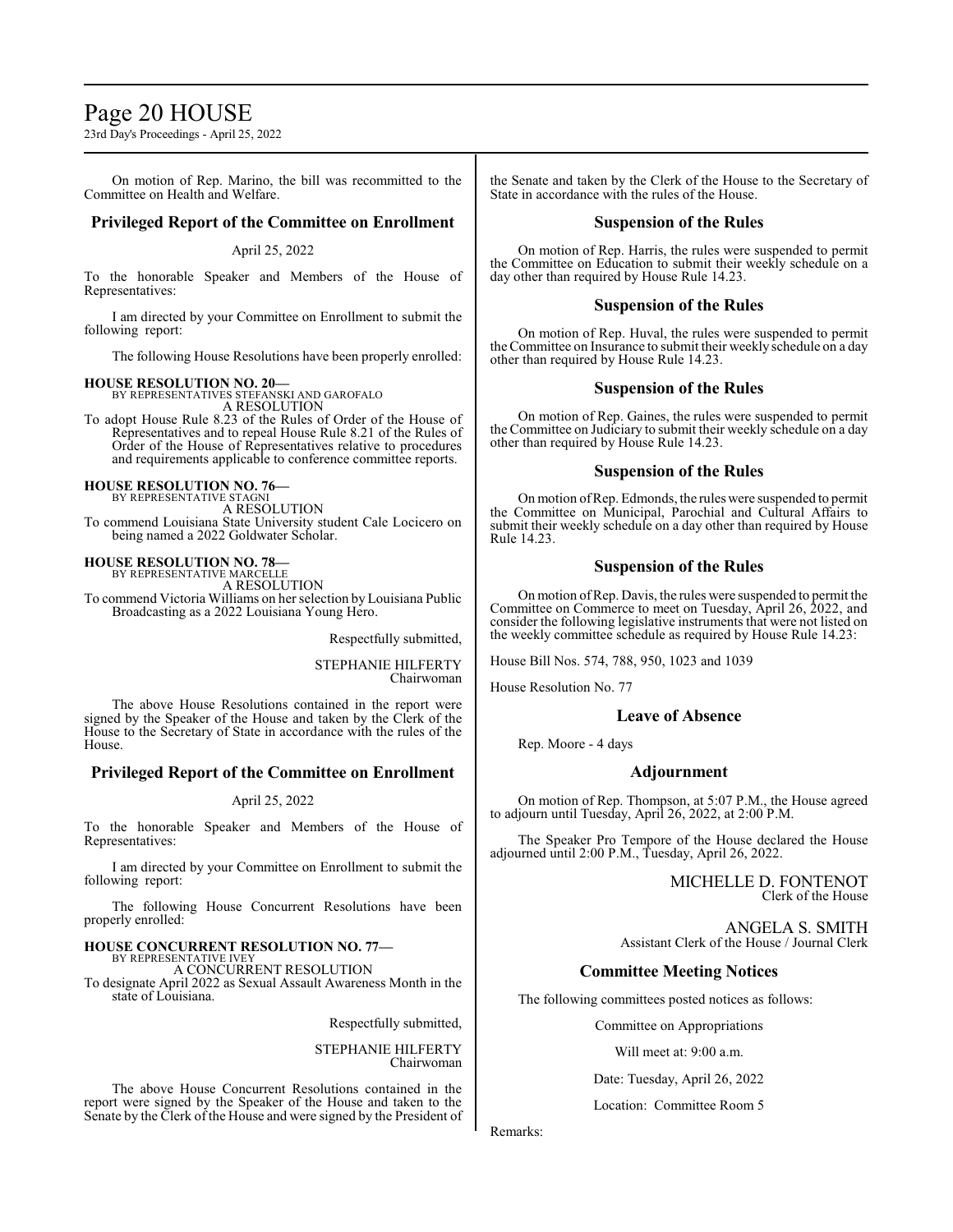23rd Day's Proceedings - April 25, 2022

- **HB 136 MARINO EDUCATION** Requires dyslexia education as a component of teacher education programs
- **HB 156 FREIBERG TEACHERS/CERTIFICATION**  Provides relative to criminal history review with respect to teacher certification
- **HB 194 BUTLER SCHOOLS/CHOICE** Creates and provides for a program to provide state funding for the education ofstudents with exceptionalities not enrolled in public school
- **HB 196 NELSON HIGHER EDUCATION** Creates the Stimulating More Advanced Research and Technology (SMART) Program and the SMART Fund for the purpose of awarding grants to support research at public postsecondary education institutions
- **HB 452 FREIBERG SCHOOLS/CHOICE** Creates and provides for a program to provide state funding for the education of certain students who have been victims of bullying and are not enrolled in public school
- **HB 567 BOYD SCHOOLS/FOOD PROGRAMS** Creates the Lifestyle Choices pilot program
- **HB 656 GEYMANN FISCAL CONTROLS** Limits the amount of recurring revenue that can be recognized by the Revenue Estimating Conference
- **HB 736 BEAULLIEU EDUCATION/PERSONNEL**  Establishes the Athletic Trainer Professional Development Program in the Dept. of Education and provides for administration, qualification, and implementation of the various components of the program
- **HB 824 SCHLEGEL SCHOOLS/CHOICE** Creates and provides for a program to provide state funding for the education of students not enrolled in a public school
- **HB 845 GEYMANN FISCAL CONTROLS** Prohibits changes in budget authority that would allow certain federal funds to be used on ordinary recurring expenses of state government
- **HB 852 SCHLEGEL STUDENTS** Creates a book delivery program for certain public school students
- **HB 1052 LANDRY FUNDS/FUNDING** Establishes the Hazard Mitigation Revolving Loan Fund

Any person who does not feel comfortable giving testimony in person may submit a prepared statement in accordance with House Rule 14.33 in lieu of appearing before the committee:

A. Any interested person or any committee member may file with the committee a prepared statement concerning a specific instrument or matter under consideration by the committee or concerning any matter within the committee's scope of authority, and the committee records shall reflect receipt of such statement and the date and time thereof.

B. Any person who files a prepared statement which contains data or statistical information shall include in such prepared statement sufficient information to identify the source of the data or statistical information. For the purposes of this Paragraph, the term "source" shall mean a publication, website, person, or other source fromwhich the data or statistical information contained in the prepared statement was obtained by the person or persons who prepared the statement.

NOTE: Statements emailed to h-app@legis.la.gov and received prior to noon on Monday, April 25, 2022, will be distributed to the committee members prior to the meeting.

> JEROME "ZEE" ZERINGUE Chairman

Committee on Civil Law and Procedure

Will meet at: 9:00 a.m.

Date: Tuesday, April 26, 2022

Location: Committee Room 4

Remarks:

- **HB 560 FREEMAN DOMESTIC ABUSE** Provides for consistency in the Domestic Abuse Assistance Act in the Children's Code
- **HB 885 JOHNSON, MIKE CHILDREN/ABUSE** Provides for the use of prehearing videotape as evidence in administrative appeals of justified reports of child abuse or neglect
- **HB 887 CARTER, ROBBY CIVIL/ACTIONS** Provides for the right of action in wrongful death and survival actions
- **HB 896 MCFARLAND CIVIL/DAMAGES** Provides for limitations on recoverable past medical expenses
- **HB 923 MCKNIGHT LIABILITY/CIVIL** Provides relative to liability associated with Mardi Gras parades
- **HB 1008 CARTER, ROBBY WILLS/TESTAMENTS**  Provides for proof of an olographic testament
- **HB 1026 AMEDEE DOMESTIC ABUSE** Provides relative to domestic violence

Any person who does not feel comfortable giving testimony in person may submit a prepared statement in accordance with House Rule 14.33 in lieu of appearing before the committee:

A. Any interested person or any committee member may file with the committee a prepared statement concerning a specific instrument or matter under consideration by the committee or concerning any matter within the committee's scope of authority, and the committee records shall reflect receipt of such statement and the date and time thereof.

B. Any person who files a prepared statement which contains data or statistical information shall include in such prepared statement sufficient information to identify the source of the data or statistical information. For the purposes of this Paragraph, the term "source" shall mean a publication, website, person, or other source fromwhich the data or statistical information contained in the prepared statement was obtained by the person or persons who prepared the statement.

NOTE: Statements emailed to h-clp@legis.la.gov and received prior to noon on Monday, April 25, 2022, will be distributed to the committee members prior to the meeting.

> GREGORY A. MILLER Chairman

Committee on Commerce

Will meet at: 9:30 a.m.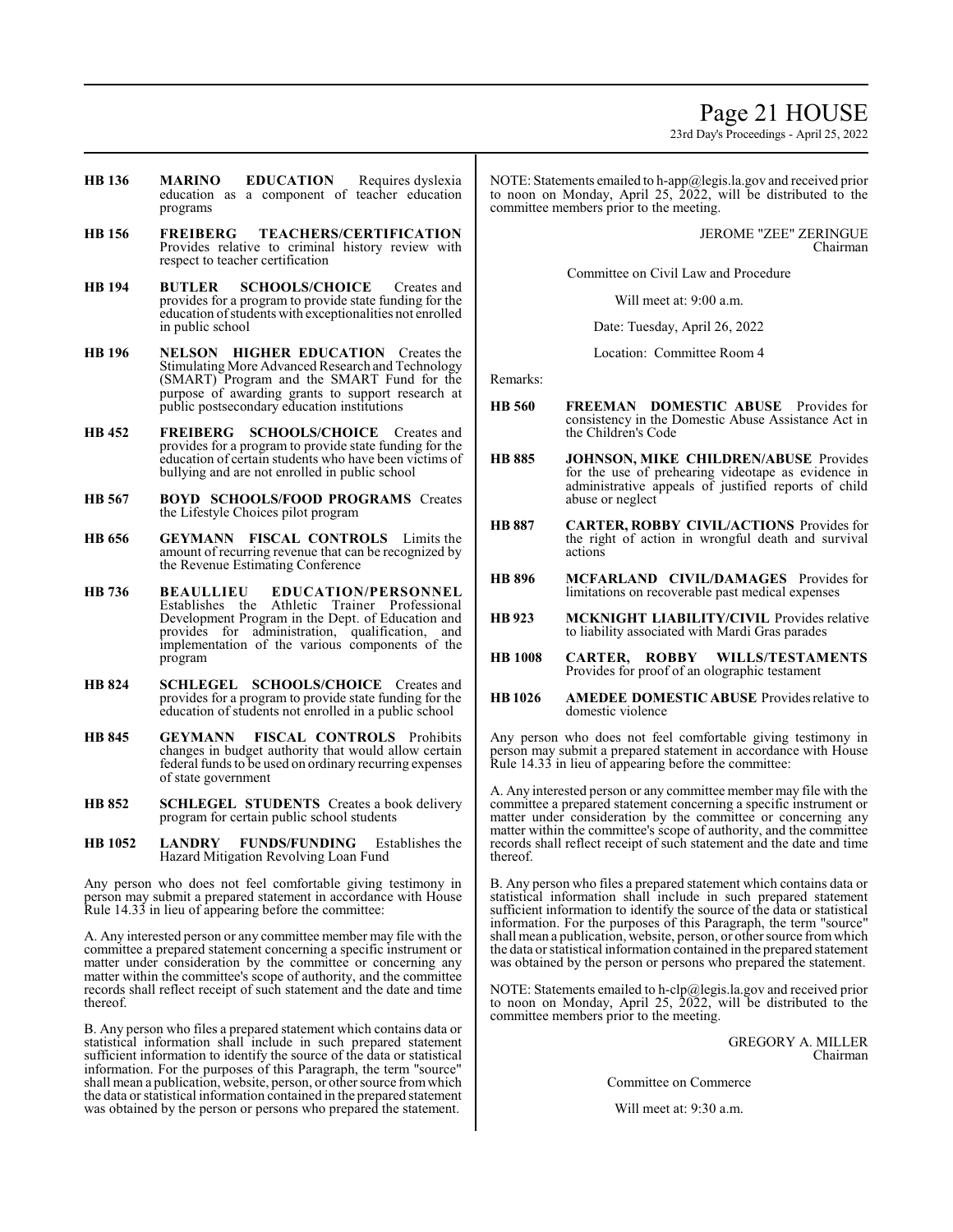# Page 22 HOUSE

23rd Day's Proceedings - April 25, 2022

Date: Tuesday, April 26, 2022 Location: Committee Room 1 Remarks: **HB 300 DEVILLIER PLUMBERS** Provides relative to licensure for plumbers **HB 565 BACALA FIRE PROTECT/FIRE MARSHAL**  Provides relative to duties of the fire marshal **HB 574 PIERRE (TBA) MOTOR VEHICLES** Provides relative to used motor vehicle dealers**(Subject to Rule Suspension) HB 610 GREEN CREDIT/CONSUMER LOANS** Provides relative to student loans **HB 668 PHELPS CREDIT/UNIONS** Provides relative to credit unions **HB 675 JORDAN COMMERCE** Provides relative to consumer credit loans and transactions **HB 788 ROMERO (TBA) CONTRACTORS** Provides for an out-of-state contractor database **(Subject to Rule Suspension) HB 934 C A R T E R , R O B B Y I N S U R A N C E COMMISSIONER** Repeals an exemption from the Unfair Trade Practices and Consumer Protection Law for insurance regulators **HB 950 BOYD (TBA) FINANCIAL INSTITUTIONS**  Provides relative to mortgage companies **(Subject to Rule Suspension) HB 971 ROMERO CONTRACTORS** Provides relative to home improvement contracting **HB 1023 FARNUM (TBA) FINANCIAL INSTITUTIONS** Provides relative to the deposit and disbursement of insurance proceeds **(Subject to Rule Suspension) HB 1039 MCKNIGHT (TBA) FIRE PROTECT/FIRE MARSHAL** Provides relative to life safety and property protection systems **(Subject to Rule Suspension) HB 1048 MCKNIGHT ECONOMIC DEVELOPMENT**  Provides relative to economic development **HR 77 EDMONSTON (TBA) FIRE PROTECT/FIRE MARSHAL** Authorizes and directs the office of state fire marshal to study the current application of the Life Safety and Property Protection Licensing Act relative to persons convicted of felony crimes of violence and felony crimes against property **(Subject to Rule Suspension)** Any person who does not feel comfortable giving testimony in person may submit a prepared statement in accordance with House Rule 14.33 in lieu of appearing before the committee: A. Any interested person or any committee member may file with the committee a prepared statement concerning a specific instrument or matter under consideration by the committee or concerning any matter within the committee's scope of authority, and the committee records shall reflect receipt of such statement and the date and time thereof. B. Any person who files a prepared statement which contains data or statistical information shall include in such prepared statement sufficient information to identify the source of the data or statistical information. For the purposes of this Paragraph, the term "source" shall mean a publication, website, person, or other source fromwhich the data or statistical information contained in the prepared statement was obtained by the person or persons who prepared the statement. NOTE: Statements emailed to h-com@legis.la.gov and received prior to noon on Monday, April 25, 2022, will be distributed to the committee members prior to the meeting. PAULA P. DAVIS Chairman Committee on Transportation, Highways and Public Works Will meet at: 10:00 a.m. Date: Tuesday, April 26, 2022 Location: Committee Room 3 Remarks: **HCR 20 KERNER FLOODING/CONTROL** Memorializes the U.S. Congress to invest future supplemental funding in the communities of Lafitte, Barataria, and Crown Point **HCR 21 FONTENOT HIGHWAYS** Urges and requests the Department of Transportation and Development to study the safety of LA Hwy. 20 and feasibility of adding a shoulder **HCR 69 BRASS CURRICULA/DRIVER ED** Requests establishment of credentials for commercial driver's license classroom training **HB901 WRIGHT LAWENFORCEMENT** Provides relative to the duties of the Greater New Orleans Expressway Commission's Causeway Police Department **HB 1032 ZERINGUE ADVERTISING** Provides relative to outdoor advertising **HB 1036 OWEN, CHARLES PUBLIC FACILITIES** Provides relative to types of payment accepted at airports **SB17 MIZELL FEES/LICENSES/PERMITS** Provides for the distribution of fees collected from the "Save the Honeybee" prestige license plate. (Gov sig) **SB 84 CORTEZ MOTOR VEHICLES** Creates the "Maddie's Footprints" special prestige license plate. (8/1/22) **SB 223 LAMBERT MOTOR VEHICLES** Creates specialty license plates. (8/1/22) To approve the use of the Construction Management at Risk (CMAR) for a project under \$15 million for the Youngsville Sports Complex Expansion pursuant to R.S. 38:2225.2.4 Any person who does not feel comfortable giving testimony in person may submit a prepared statement in accordance with House Rule 14.33 in lieu of appearing before the committee: A. Any interested person or any committee member may file with the committee a prepared statement concerning a specific instrument or matter under consideration by the committee or concerning any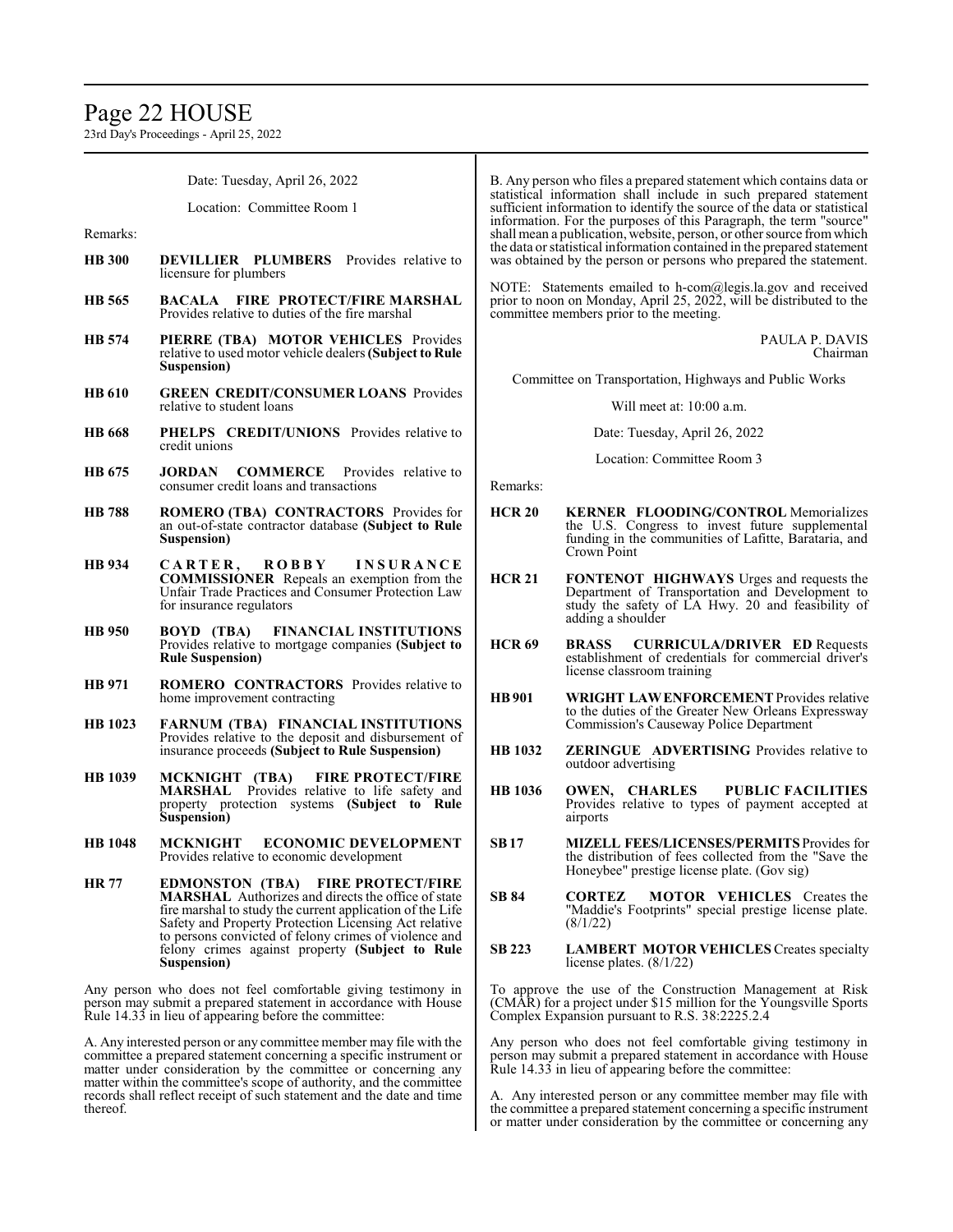23rd Day's Proceedings - April 25, 2022

matter within the committee's scope of authority, and the committee records shall reflect receipt of such statement and the date and time thereof.

B. Any person who files a prepared statement which contains data or statistical information shall include in such prepared statement sufficient information to identify the source of the data or statistical information. For the purposes of this Paragraph, the term "source" shall mean a publication, website, person, or other source fromwhich the data or statistical information contained in the prepared statement was obtained by the person or persons who prepared the statement.

NOTE: Statements emailed to h-thpw@legis.la.gov and received prior to noon on Monday, April 25, 2022, will be distributed to the committee members prior to the meeting.

> MARK WRIGHT Chairman

Committee on Ways and Means

Will meet at: 9:00 a.m.

Date: Tuesday, April 26, 2022

Location: Committee Room 6

# Remarks:

- **HB794 JORDAN TAX/TAXREBATES** Authorizes a rebate for certain costs associated with the purchase and installation of solar electric systems
- **HB 925 BUTLER CAPITAL OUTLAY** Establishes the Louisiana Infrastructure Revolving Loan Program to provide financial assistance to local governments and political subdivisions for certain capital infrastructure projects
- **HB 972 PHELPS FEES/LICENSES/PERMITS** Establishes an amnesty program for fines, fees, and assessments imposed by state agencies
- **HB 1018 EDMONDS FUNDS/FUNDING** Establishes the Temporary Sales Tax Fund and provides for deposit of certain state sales tax revenue into the fund
- **HCR 41 MILLER, G. LEGISLATIVE AGCY/LAW INST**  Directs the La. State Law Institute to direct printers to add a validity note following Article IX, Section 9 of the La. Constitution

Any person who does not feel comfortable giving testimony in person may submit a prepared statement in accordance with House Rule 14.33 in lieu of appearing before the committee:

A. Any interested person or any committee member may file with the committee a prepared statement concerning a specific instrument or matter under consideration by the committee or concerning any matter within the committee's scope of authority, and the committee records shall reflect receipt of such statement and the date and time thereof.

B. Any person who files a prepared statement which contains data or statistical information shall include in such prepared statement sufficient information to identify the source of the data or statistical information. For the purposes of this Paragraph, the term "source" shall mean a publication, website, person, or other source from which the data or statistical information contained in the prepared statement was obtained by the person or persons who prepared the statement.

NOTE: Statements emailed to hwmc@legis.la.gov and received prior to noon on Monday, April 25, 2022, will be distributed to the committee members prior to the meeting.

> STUART J. BISHOP Chairman

# **Weekly Committee Schedules**

The following committees posted weekly committee schedules as follows:

Committee on Education

Wednesday, April 27, 2022

Committee Room 1

9:00 a.m.

# INSTRUMENTS TO BE HEARD:

- **HCR 23 HARRIS, LANCE SCHOOLS/FINANCE-MFP** Provides for legislative approval of the MFP formula for FY 2022-2023
- **HCR 81 MINCEY EDUCATION** Creates the Workforce Opportunity and Readiness Task Force to study and report relative to workforce readiness programs and activities in public schools
- **HB 47 EDMONSTON VACCINES/VACCINATION** Requires that any communication issued to students or parents relative to immunization requirements include exemption information and an exemption form
- **HB 195 FREEMAN SCHOOLS** Requires public schools to provide free menstrual products in student restrooms or other easily accessible locations
- **HB 214 NELSON TEACHERS/CERTIFICATION** Requires passage of a reading instruction test as a condition of teacher certification in elementary education
- **HB 222 MARCELLE STUDENT/DISCIPLINE** Provides relative to out-of-school suspensions and expulsions of public school students
- **HB 244 MINCEY SCHOOLS** Provides relative to public school calendar requirements
- **HB 269 NELSON STUDENTS** Prohibits promotion to the fourth grade of certain students whose reading deficiencies have not been remedied by the end of the third grade
- **HB 364 MCKNIGHT HIGHER EDUCATION** Provides relative to disciplinary proceedings for students enrolled in public postsecondary education institutions and student-led organizations
- **HB 367 BRASS SCHOOLS/EMPLOYEES** Requires teachers or other school employees placed on administrative leave during a law enforcement investigation to remain on leave at least until the completion ofthe investigation by the law enforcement agency
- **HB 423 MINCEY VOTING/REGISTRATION** Requires public school governing authorities to provide high school seniors the opportunity to register to vote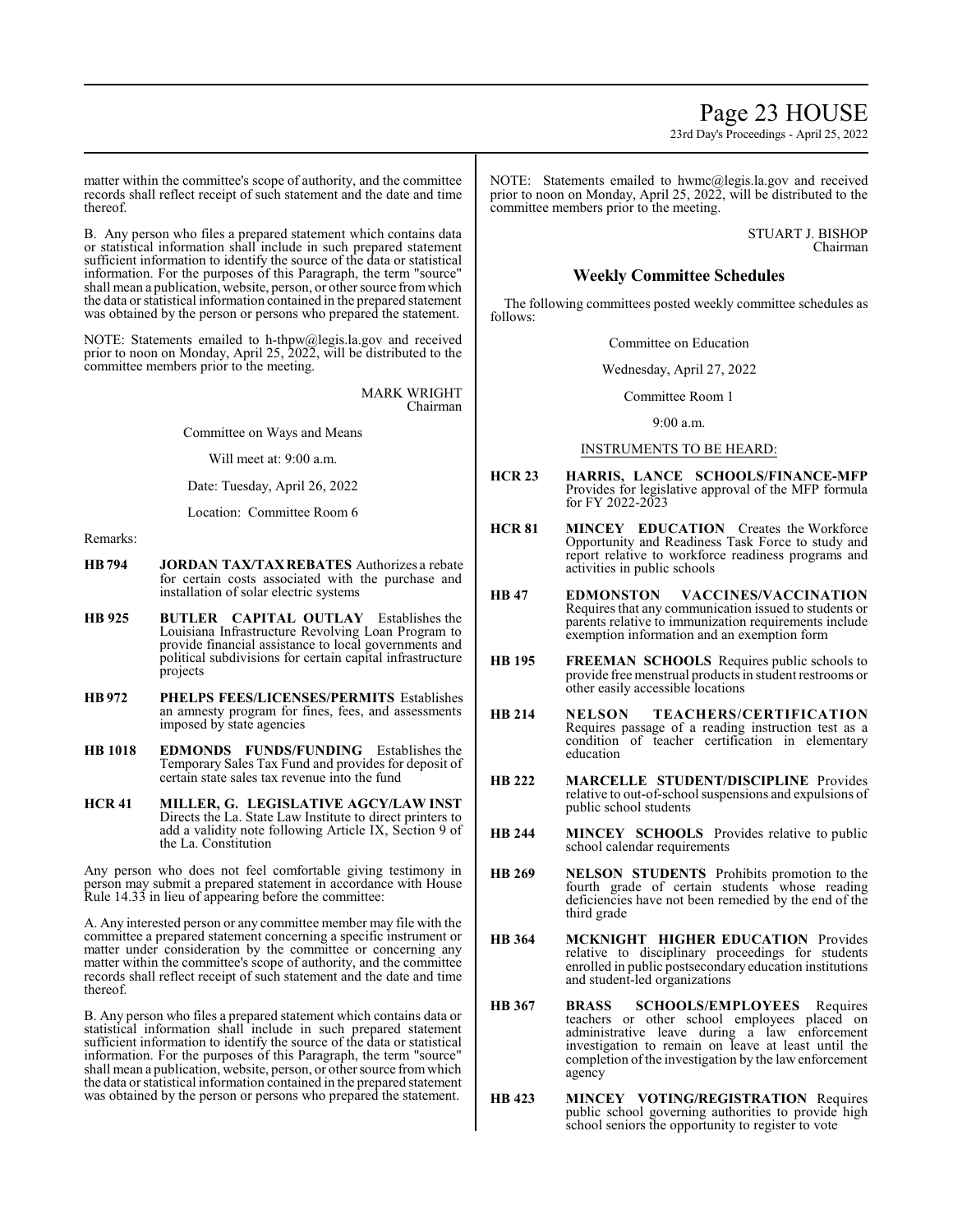# Page 24 HOUSE

23rd Day's Proceedings - April 25, 2022

- **HB 516 LANDRY EDUCATION** Requires each governing authority of a public high school to adopt policies regarding attendance, breastfeeding, and child care for students who are pregnant or parenting
- **HB526 EDMONDS SCHOOLS/FINANCE** Requires school boards to post certain fiscal information on their websites
- **HB 616 MCKNIGHT SCHOOLS/HIGH SCHOOL** Creates and provides for a program to provide funding for dual enrollment expenses for public high school students
- **HB 617 MINCEY EDUCATION ACCOUNTABILITY** Creates the Reimagine Accountability Commission to studyand report findings and recommendations relative to the school and district accountability system
- **HB 649 HILFERTY STUDENT/DISCIPLINE** Prohibits corporal punishment in public schools
- **HB 865 NELSON CURRICULA** Provides relative to textbooks and instructional materials used in reading instruction
- **HB 911 HUGHES EDUCATION** Provides relative to early literacy
- **HB 927 SELDERS SCHOOLS** Authorizes a tuition increase at Louisiana State University Laboratory School and Southern University Laboratory School
- **HB 970 WHITE, M EARLY CHILDHOOD** Creates an early childhood literacy program for the purpose of delivering an age-appropriate book monthly to eligible children under the age of five
- **HB 1025 MINCEY EDUCATION ACCOUNTABILITY** Provides relative to the administration of the ACT and the school and district accountability system

Any person who does not feel comfortable giving testimony in person may submit a prepared statement in accordance with House Rule 14.33 in lieu of appearing before the committee:

A. Any interested person or any committee member may file with the committee a prepared statement concerning a specific instrument or matter under consideration by the committee or concerning any matter within the committee's scope of authority, and the committee records shall reflect receipt of such statement and the date and time thereof.

B. Any person who files a prepared statement which contains data or statistical information shall include in such prepared statement sufficient information to identify the source of the data or statistical information. For the purposes of this Paragraph, the term "source" shall mean a publication, website, person, or other source fromwhich the data or statistical information contained in the prepared statement was obtained by the person or persons who prepared the statement.

NOTE: Statements emailed to h-educ@legis.la.gov and received prior to noon on Tuesday, April 26, 2022, will be distributed to the committee members prior to the meeting.

LEGISLATIVE INSTRUMENTS MAY BE DELETED (DOES NOT REQUIRE<br>HOUSE RULES SUSPENSION) OR ADDED (REQUIRES HOUSE RULES<br>SUSPENSION) PRIOR TO THE MEETING DATE. (HOUSE RULES 14.23 AND 14.24) SEE THE DAILY NOTICE OF COMMITTEE MEETINGS POSTED PRIOR TO MEETING DATE.

> LANCE HARRIS Chairman

# Committee on Insurance

#### Wednesday, April 27, 2022

Committee Room 2

9:30 a.m.

#### INSTRUMENTS TO BE HEARD:

- **HB 532 HUVAL INSURANCE/HEALTH** Provides relative to health insurance coverage for fire employees
- **HB 537 DAVIS INSURANCE/HEALTH** Requires health insurance coverage for infertility treatments
- **HB 831 FIRMENT INSURANCE/HOMEOWNERS** Provides for additional living expense coverage
- **HB 882 OWEN, ROBERT INSURANCE/HEALTH** Enacts the Louisiana Right to Shop Act
- **HB 931 FIRMENT INSURANCE/HOMEOWNERS** Provides for personal property coverage in a total loss under a homeowners' policy
- **HB 936 HUVAL INSURERS** Provides for the payment and adjustment of claims
- **HB 999 FIRMENT INSURANCE CLAIMS-ADJUSTR** Provides for public adjusters
- **HB 1005 LARVADAIN INSURERS** Provides for surety insurance
- **SB 21 MILLS, ROBERT INSURANCE POLICIES** Provides relative to requirements for approved unauthorized insurers. (1/1/23)
- **SB 168 ABRAHAM INSURANCE POLICIES** Provides relative to commercial insurance. (1/1/23)
- **SB 210 STINE INSURERS** Authorizes fine in lieu of suspension or revocation of certificate of authority for foreign or alien insurers. (8/1/22)
- **SB 264 BOUIE INSURERS** Provides for minimum capital and surplus requirements for certain domestic insurers.  $(8/1/22)$

Any person who does not feel comfortable giving testimony in person may submit a prepared statement in accordance with House Rule 14.33 in lieu of appearing before the committee:

A. Any interested person or any committee member may file with the committee a prepared statement concerning a specific instrument or matter under consideration by the committee or concerning any matter within the committee's scope of authority, and the committee records shall reflect of such statement and the date and time thereof.

B. Any person who files a prepared statement which contains data or statistical information shall include in such prepared statement sufficient information to identify the source of the data or statistical information. For the purposes of this Paragraph, the term "source" shall mean a publication, website, person, or other source fromwhich the data or statistical information contained in the prepared statement was obtained by the person or persons who prepared the statement.

NOTE: Statements emailed to h-ins@legis.la.gov and received prior to noon on Tuesday, April 26, 2022, will be distributed to the committee members prior to the meeting.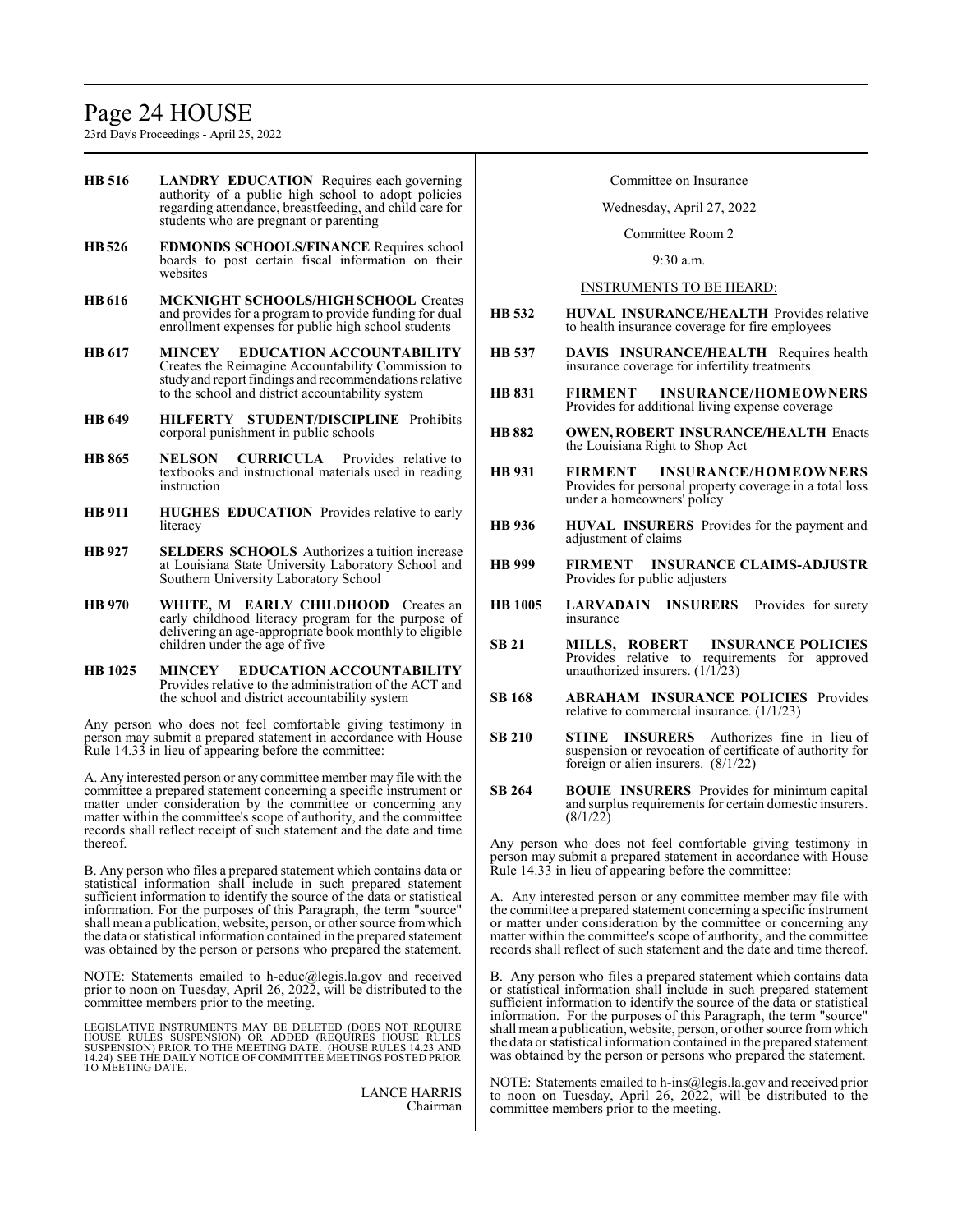# Page 25 HOUSE

23rd Day's Proceedings - April 25, 2022

LEGISLATIVE INSTRUMENTS MAY BE DELETED (DOES NOT REQUIRE<br>HOUSE RULES SUSPENSION) OR ADDED (REQUIRES HOUSE RULES<br>SUSPENSION) PRIOR TO THE MEETING DATE. (HOUSE RULES 14.23 AND<br>14.24) SEE THE DAILY NOTICE OF COMMITTEE MEETING

MIKE HUVAL Chairman

Committee on Judiciary

Thursday, April 28, 2022

Committee Room 1

9:30 a.m.

## INSTRUMENTS TO BE HEARD:

- **HCR 7 ZERINGUE JUDGES** Requests the supreme court to provide information relative to the current structure of the judiciary
- **HCR 10 BRYANT CIVIL/ACTIONS** Requests the state to expedite the resolution of pending civil litigation with the estate of Ronald Greene
- **HCR 13 OWEN, CHARLES CONGRESS** Encourages congress and the president to take proactive measures to protect the citizens of this state and this nation from the Chinese Communist Party
- **HCR 70 FREEMAN ATTORNEYS** Requests the La. Supreme Court to implement a minimum continuing legal education requirement for district attorneys and judges on the topic of domestic violence
- **HCR 71 WHITE, M CIVIL/PROCEDURE** Requests the La. State Law Institute to study certain proposed changes relative to the use of interpreters in court proceedings
- **HB 125 NEWELL CONTROLLED SUBSTANCES** Provides relative to the regulation of cannabis
- **HB 255 HILFERTY COURTS** Repeals the termination date of Act 110 of the 2020 R.S. of the Legislature of La. relative to the assessment, collection, and distribution of certain court costs and fees in the parish of Orleans
- **HB 381 OWEN, ROBERT ALCOHOLIC BEVERAGES** Provides relative to acts prohibited on permitted premises under the Alcoholic Beverage Control Law
- **HB 430 JORDAN DRUGS** Provides relative to the regulation of cannabis
- **HB 461 JORDAN COURTS/MAYORS** Provides relative to mayors' courts
- **HB 494 ROMERO ALCOHOLIC BEVERAGES** Provides relative to brewery operations
- **HB 513 ZERINGUE JUDGES** (Constitutional Amendment) Provides relative to the voting requirements needed to change the number of judges in a judicial district
- **HB 524 LYONS EXCEPTIONAL PERSONS** Establishes a program for needs assessment and coordination of services for people with disabilities affected by disasters
- **HB 554 MINCEY ALCOHOLIC BEVERAGES** Provides relative to microbrewery operations
- **HB 623 FONTENOT LAW ENFORCEMENT** Provides relative to notification to law enforcement agencies of the release of certain persons from a hospital
- **HB662 ZERINGUE JUDGES/DISTRICT** Provides relative to the Judicial Council
- **HB 745 GREEN LAW ENFORCE/OFFICERS** Provides relative to the officer bill of rights
- **HB 759 S C H E X N A Y D E R E M E R G E N C Y PREPAREDNESS** Provides relative to the Governor's Office of Homeland Security and Emergency Preparedness
- **HB 840 BAGLEY DISTRICT ATTORNEYS** Provides relative to disbursement of fees for pretrial programs

Any person who does not feel comfortable giving testimony in person may submit a prepared statement in accordance with House Rule 14:33 in lieu of appearing before the committee:

A. Any interested person or any committee member may file with the committee a prepared statement concerning a specific instrument or matter under consideration by the committee or concerning any matter within the committee's scope of authority, and the committee records shall reflect receipt of such statement and the date and time thereof.

B. Any person who files a prepared statement which contains data or statistical information shall include in such prepared statement sufficient information to identify the source of the data or statistical information. For the purposes of this Paragraph, the term "source" shall mean a publication, website, person, or other source fromwhich the data or statistical information contained in the prepared statement was obtained by the person or persons who prepared the statement.

NOTE: Statements emailed to h-jud@legis.la.gov and received prior to noon on April 27, 2022, will be distributed to the committee members prior to the meeting.

LEGISLATIVE INSTRUMENTS MAY BE DELETED (DOES NOT REQUIRE<br>HOUSE RULES SUSPENSION) OR ADDED (REQUIRES HOUSE RULES<br>SUSPENSION) PRIOR TO THE MEETING DATE. (HOUSE RULES 14.23 AND<br>14.24) SEE THE DAILY NOTICE OF COMMITTEE MEETING TO MEETING DATE.

> RANDAL L. GAINES Chairman

Committee on Municipal, Parochial and Cultural Affairs

Thursday, April 28, 2022

Committee Room 6

9:30 a.m.

# INSTRUMENTS TO BE HEARD:

- **HB 237 JENKINS CIVIL SERVICE/FIRE & POL** Provides relative the administration of tests by the state examiner for certain positions in the city of Shreveport
- **HB 355 OWEN, CHARLES MUNICIPAL/ORDINANCES** Prohibits municipalities from enacting certain regulations relative to fuel retailers and transportation infrastructure
- **HB 458 ST. BLANC LOCAL GOVERNMENT** Provides relative to the powers granted to the city of Franklin to regulate the storing and abandoning of junk or junked vehicles